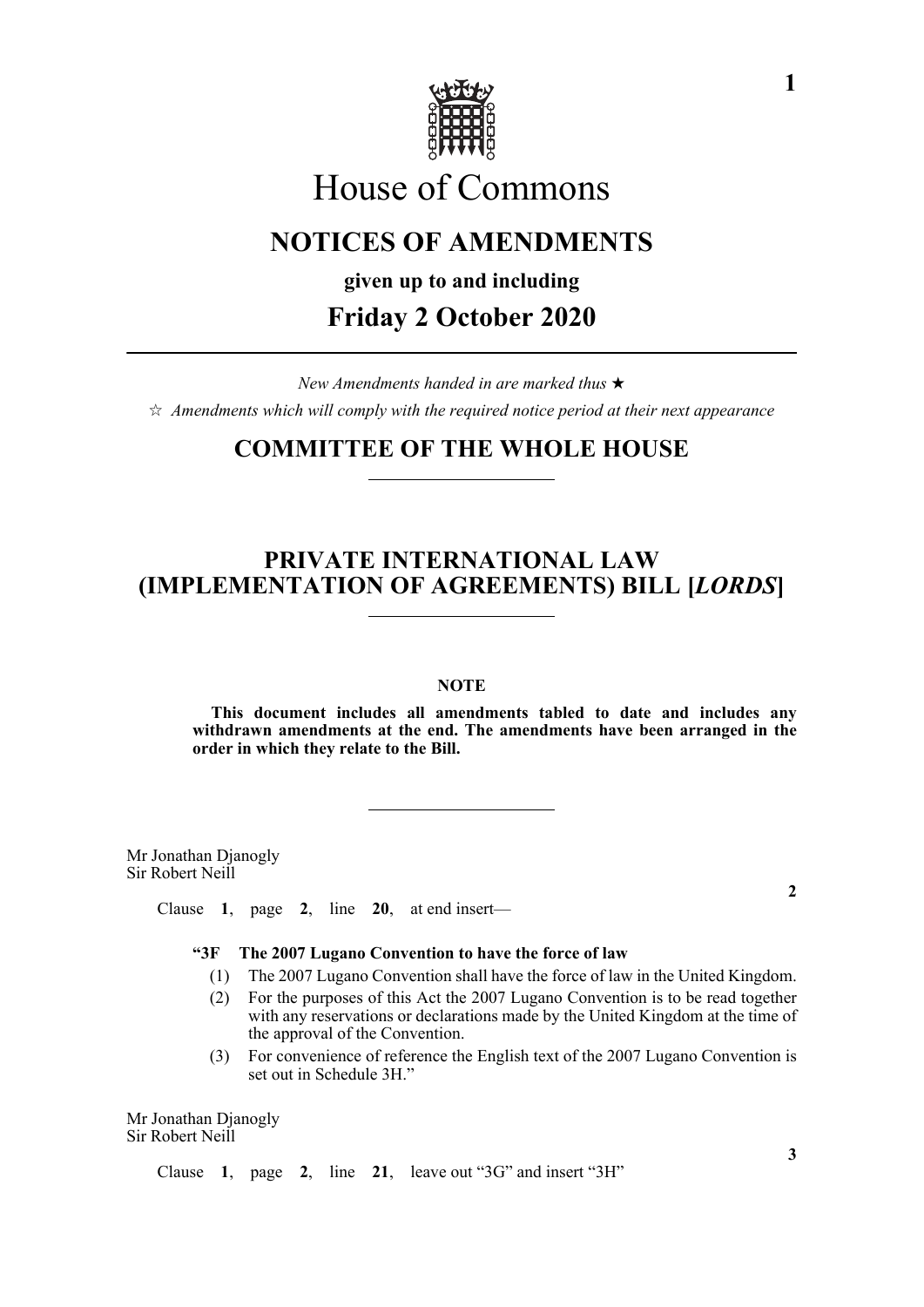Mr Jonathan Djanogly Sir Robert Neill

> Clause **1**, page **2**, line **22**, leave out "4" and insert "(*Schedule to be inserted as Schedule 3H to the Civil Jurisdiction and Judgments Act 1982*)"

Mr Jonathan Djanogly Sir Robert Neill

Clause **1**, page **2**, line **24**, at end insert—

"(5) The 2007 Lugano Convention on Jurisdiction and the Recognition and Enforcement of Judgements in Civil and Commercial Matters shall have the force of law in the United Kingdom, conditional upon the United Kingdom accession to such Convention."

Alex Chalk

Clause **2**, page **2**, line **28**, insert—

- "(2) Regulations under section (*Implementation of other agreements on private international law*) may make provision binding the Crown.
- (3) The reference to the Crown in subsection (2) does not include—
	- (a) Her Majesty in Her private capacity,
	- (b) Her Majesty in right of the Duchy of Lancaster, or
	- (c) the Duke of Cornwall."

*Member's explanatory statement* 

*This amendment provides that regulations made under NC5 may make provision binding the Crown.*

Alex Chalk

Clause **3**, page **2**, line **30**, at end insert—

"(2) Her Majesty may by Order in Council provide for section (*Implementation of other agreements on private international law*) (including Schedule (*Regulations under section (Implementation of other agreements on private international law)*)) and section 2(2) and (3) to extend, with or without modifications, to the Isle of Man."

#### *Member's explanatory statement*

*This amendment inserts a new subsection into Clause 3. This allows Her Majesty by Order in Council to extend to the Isle of Man NC5 (including NS4) and subsections (2) and (3) of Clause 2 inserted by Amendment 5.*

**4**

**5**

**6**

**1**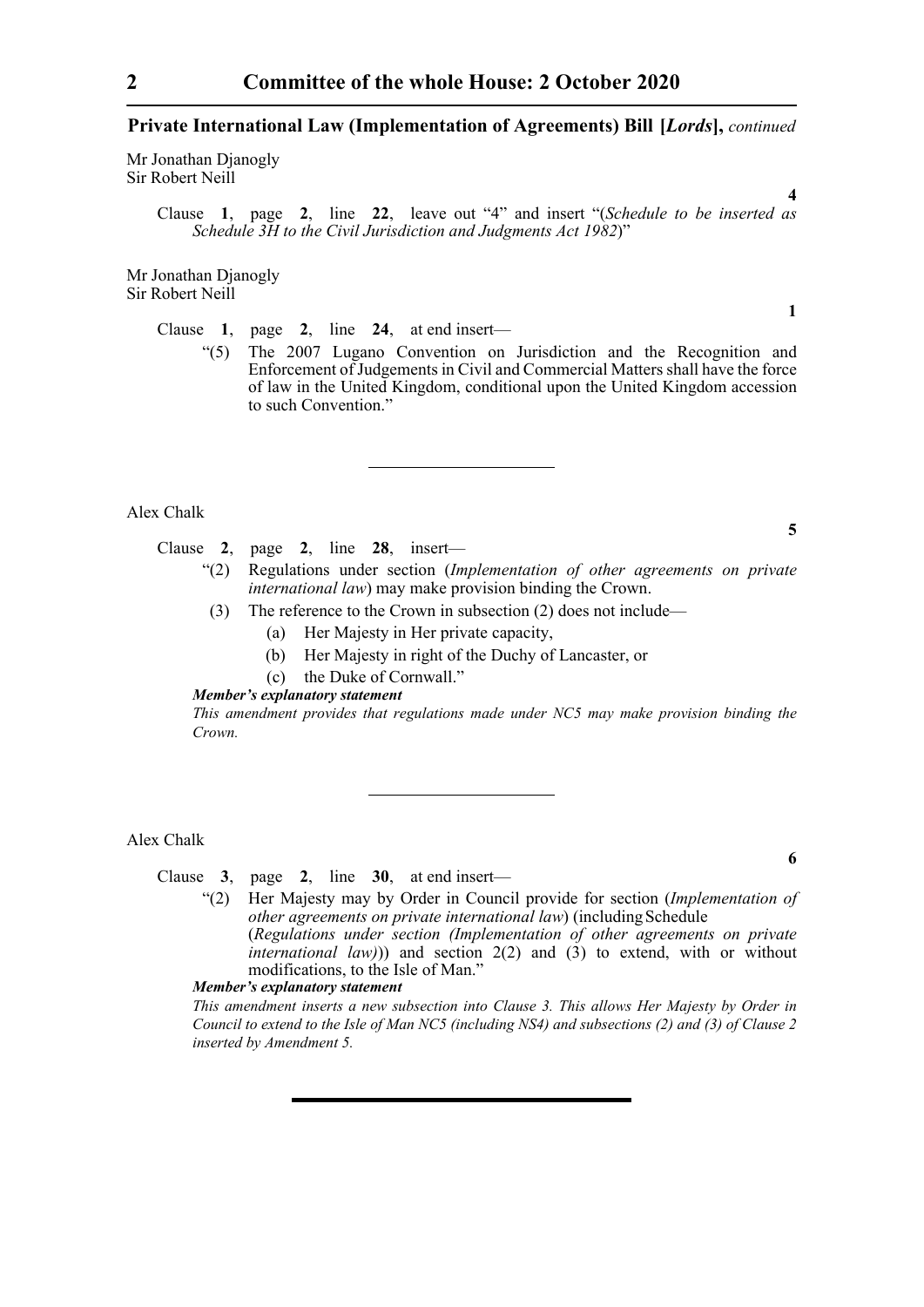**"Implementation of other agreements on private international law (No. 3)**

Alex Chalk

To move the following Clause—

| 5  | (1) | The appropriate national authority may make regulations for the purpose of, or in<br>connection with, implementing any international agreement, as it has effect from<br>time to time, so far as relating to private international law (a "relevant<br>international agreement"). |
|----|-----|-----------------------------------------------------------------------------------------------------------------------------------------------------------------------------------------------------------------------------------------------------------------------------------|
|    | (2) | The appropriate national authority may make regulations for the purpose of, or in<br>connection with, applying a relevant international agreement, with or without<br>modifications, as between different jurisdictions within the United Kingdom.                                |
| 10 | (3) | The appropriate national authority may make regulations for the purpose of, or in<br>connection with, giving effect to any arrangements made between—                                                                                                                             |
|    |     | Her Majesty's government in the United Kingdom, and<br>(a)                                                                                                                                                                                                                        |
|    |     | the government of a relevant territory,<br>(b)                                                                                                                                                                                                                                    |
| 15 |     | for applying a relevant international agreement, with or without modifications, as<br>between the United Kingdom, or a jurisdiction within the United Kingdom, and<br>that territory.                                                                                             |
|    | (4) | Regulations under this section may make—                                                                                                                                                                                                                                          |
|    |     | consequential, supplementary, incidental, transitional or<br>(a)<br>saving<br>provision;                                                                                                                                                                                          |
| 20 |     | different provision for different purposes or for different parts of the<br>(b)<br>United Kingdom.                                                                                                                                                                                |
|    | (5) | Regulations under this section may include provision about—                                                                                                                                                                                                                       |
|    |     | enforcement of obligations arising under or by virtue of the regulations;<br>(a)                                                                                                                                                                                                  |
|    |     | sharing of information;<br>(b)                                                                                                                                                                                                                                                    |
|    |     | legal aid.<br>(c)                                                                                                                                                                                                                                                                 |
| 25 | (6) | Schedule (Regulations under section (Implementation of other agreements on<br>private international law ( $No. 3$ )) makes further provision about regulations<br>under this section.                                                                                             |
|    | (7) | In this section-                                                                                                                                                                                                                                                                  |
|    |     | "appropriate national authority" means—                                                                                                                                                                                                                                           |
| 30 |     | in relation to England and Wales, the Secretary of State;<br>(a)                                                                                                                                                                                                                  |
|    |     | in relation to Scotland-<br>(b)                                                                                                                                                                                                                                                   |
|    |     | the Scottish Ministers, or<br>(i)                                                                                                                                                                                                                                                 |
|    |     | the Secretary of State acting with the consent of the<br>(ii)<br>Scottish Ministers;                                                                                                                                                                                              |
| 35 |     | in relation to Northern Ireland-<br>(c)                                                                                                                                                                                                                                           |
|    |     | a Northern Ireland department, or<br>(i)                                                                                                                                                                                                                                          |
|    |     | the Secretary of State acting with the consent of a<br>(ii)<br>Northern Ireland department                                                                                                                                                                                        |
|    |     | "international agreement" means a convention, treaty or other agreement                                                                                                                                                                                                           |
| 40 |     | to which the United Kingdom is, or is expected to become, a party;                                                                                                                                                                                                                |
|    |     | "private international law" includes rules and other provisions about-                                                                                                                                                                                                            |
|    |     | jurisdiction and applicable law;<br>(a)                                                                                                                                                                                                                                           |
|    |     | recognition and enforcement in one country or territory of any of<br>(b)<br>the following that originate in another country or territory-                                                                                                                                         |
| 45 |     | a judgment, order or arbitral award;<br>(i)                                                                                                                                                                                                                                       |

**NC5**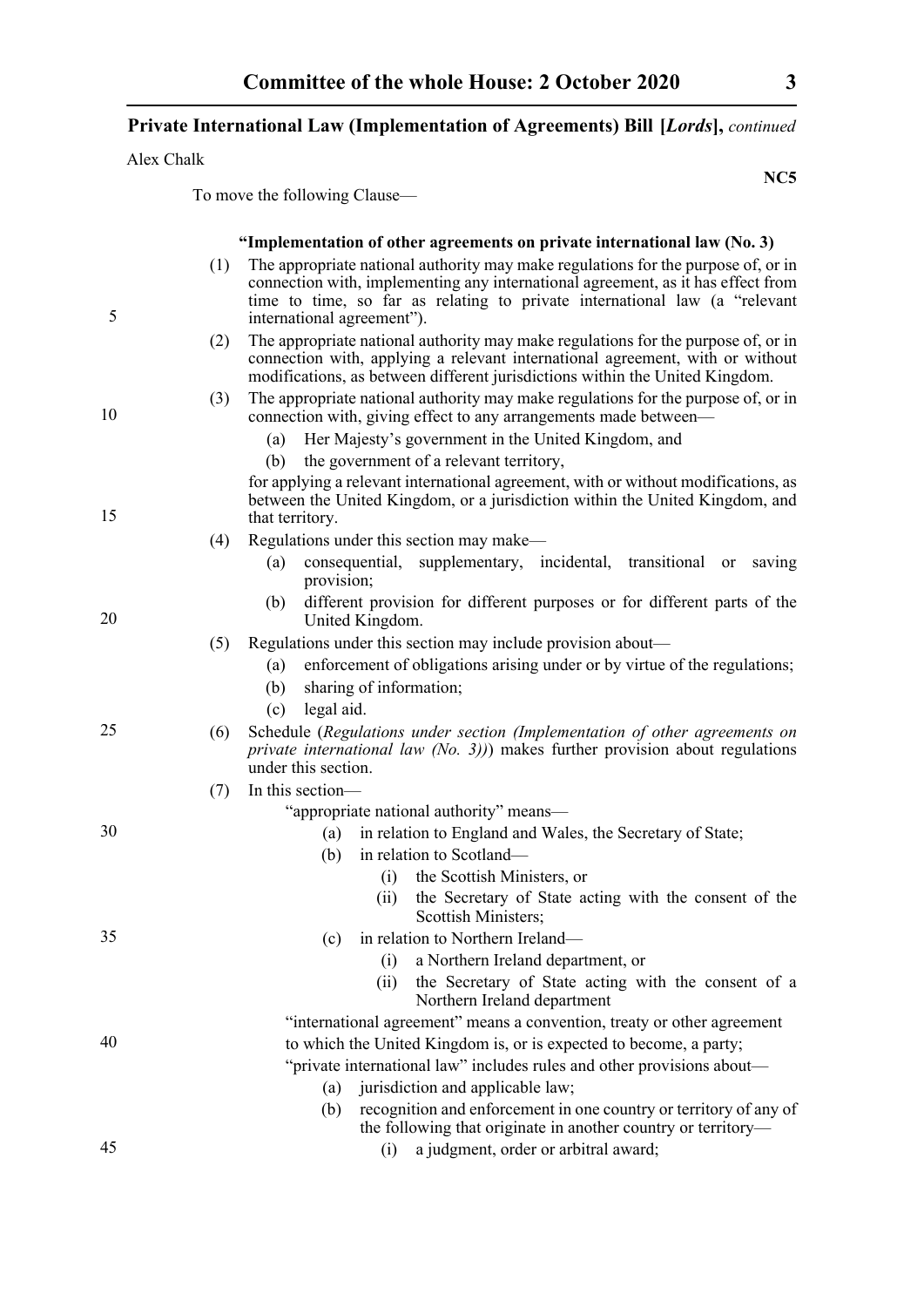- (ii) an agreement, decision or authentic instrument determining or otherwise relating to rights and obligations;
- (c) co-operation between judicial or other authorities in different countries or territories in relation to—
	- (i) service of documents, taking of evidence and other procedures, or
	- (ii) anything within paragraph (a) or (b);
- "relevant international agreement" has the meaning given in subsection (1); "relevant territory" means—
	- (a) the Isle of Man;
	- (b) any of the Channel Islands;
	- (c) a British overseas territory.
- (8) This section and Schedule (*Regulations under section (Implementation of other agreements on private international law (No. 3))* have effect, with the following modifications, in relation to a model law adopted by an international organisation of which the United Kingdom is a member as it has effect in relation to an international agreement to which the United Kingdom is, or is expected to become, a party.
	- The modifications are—
		- (a) a reference in this section or that Schedule to implementing or applying a relevant international agreement is to be read as a reference to giving effect to the model law (with or without modifications);
		- (b) subsection (1) is to be read as if the words "as revised from time to time" were substituted for the words "as it has effect from time to time"."

## *Member's explanatory statement*

*This new clause contains a power to implement international agreements relating to private international law.*

As an Amendment to Alex Chalk's proposed New Clause *(Implementation of other agreements on private international law (No. 3))* (NC5):—

Keir Starmer Mr David Lammy Alex Cunningham Karl Turner Mr Nicholas Brown

**(a)**

**(b)**

Line **3**, leave out from "implementing" to "relevant" in line 4 and insert "the" *Member's explanatory statement* 

*This amendment together with amendments (c), (d) and (g) is intended to ensure the powers in Government NC5 may be used only to implement the 2007 Lugano Convention.*

Mr Jonathan Djanogly Sir Robert Neill

> Line 3, leave out "any" and insert "an" *Member's explanatory statement*

*This amendment with Amendment (f) is intended to ensure that order making powers are confined to the international treaties set out in clause 1 only.*

50

55

60

65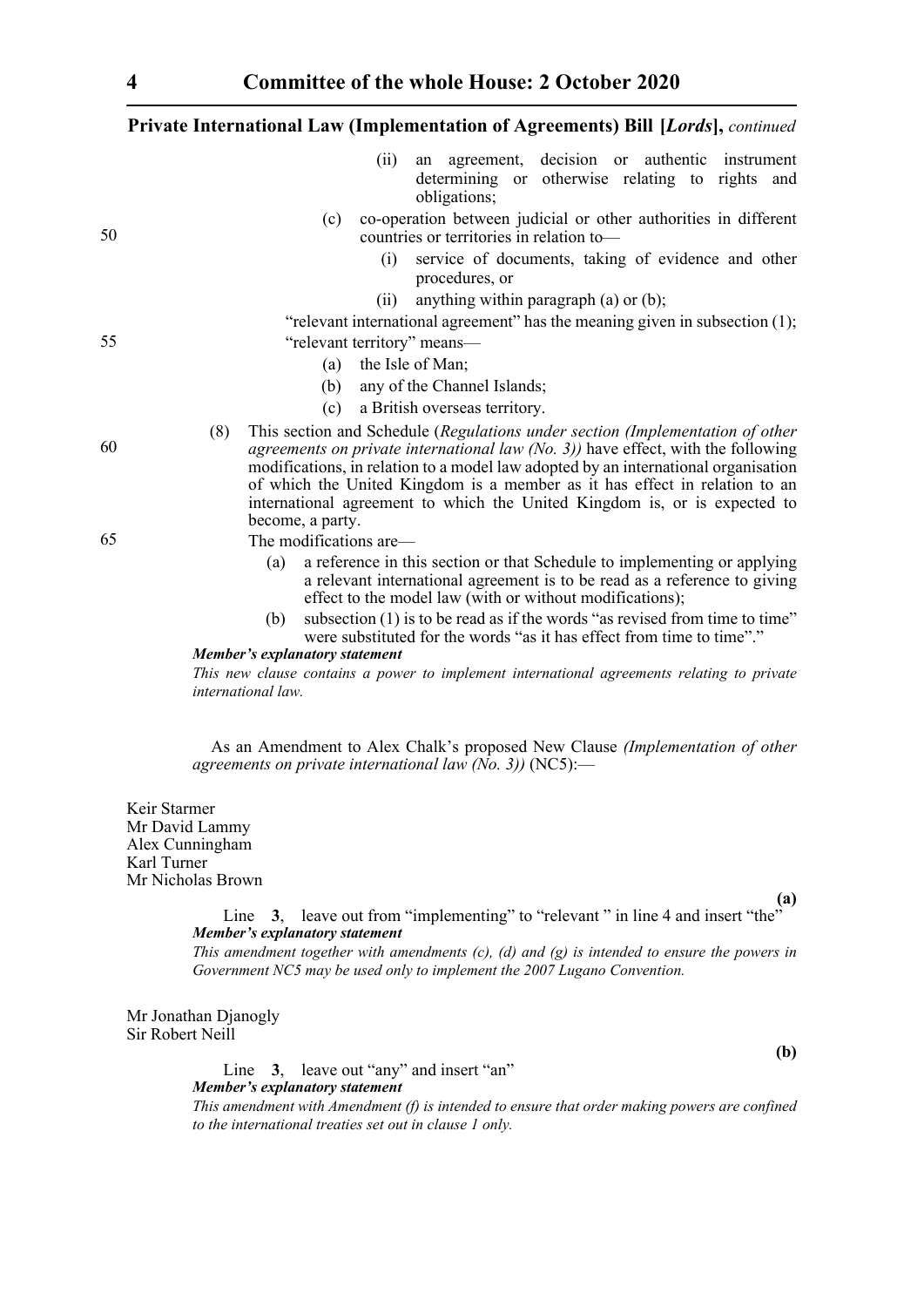Keir Starmer Mr David Lammy Alex Cunningham Karl Turner Mr Nicholas Brown

> Line 7, leave out "a" and insert "the" *Member's explanatory statement See explanatory statement for Amendment (a).*

Keir Starmer Mr David Lammy Alex Cunningham Karl Turner Mr Nicholas Brown

**(d)**

Line **13**, leave out "a" and insert "the" *Member's explanatory statement See explanatory statement for Amendment (a).*

Keir Starmer Mr David Lammy Alex Cunningham Karl Turner Mr Nicholas Brown

**(e)**

**(f)**

Line **25**, leave out "Schedule (Regulations under section (*Implementation of other agreements on private international law (No.3)*))" and insert "Schedule (Regulations under section (*Implementation of other Agreements on Private International Law (No. 2)*)"

## *Member's explanatory statement*

*This amendment would provide for super-affirmative procedure to be applied in accordance with NS3 to regulations made under Government NC5.*

Mr Jonathan Djanogly Sir Robert Neill

> Line **40**, after "party", insert "and which is set out in section 1." *Member's explanatory statement*

*This amendment with Amendment (b) is intended to ensure that order making powers are confined to the international treaties set out in clause 1 only.*

**(c)**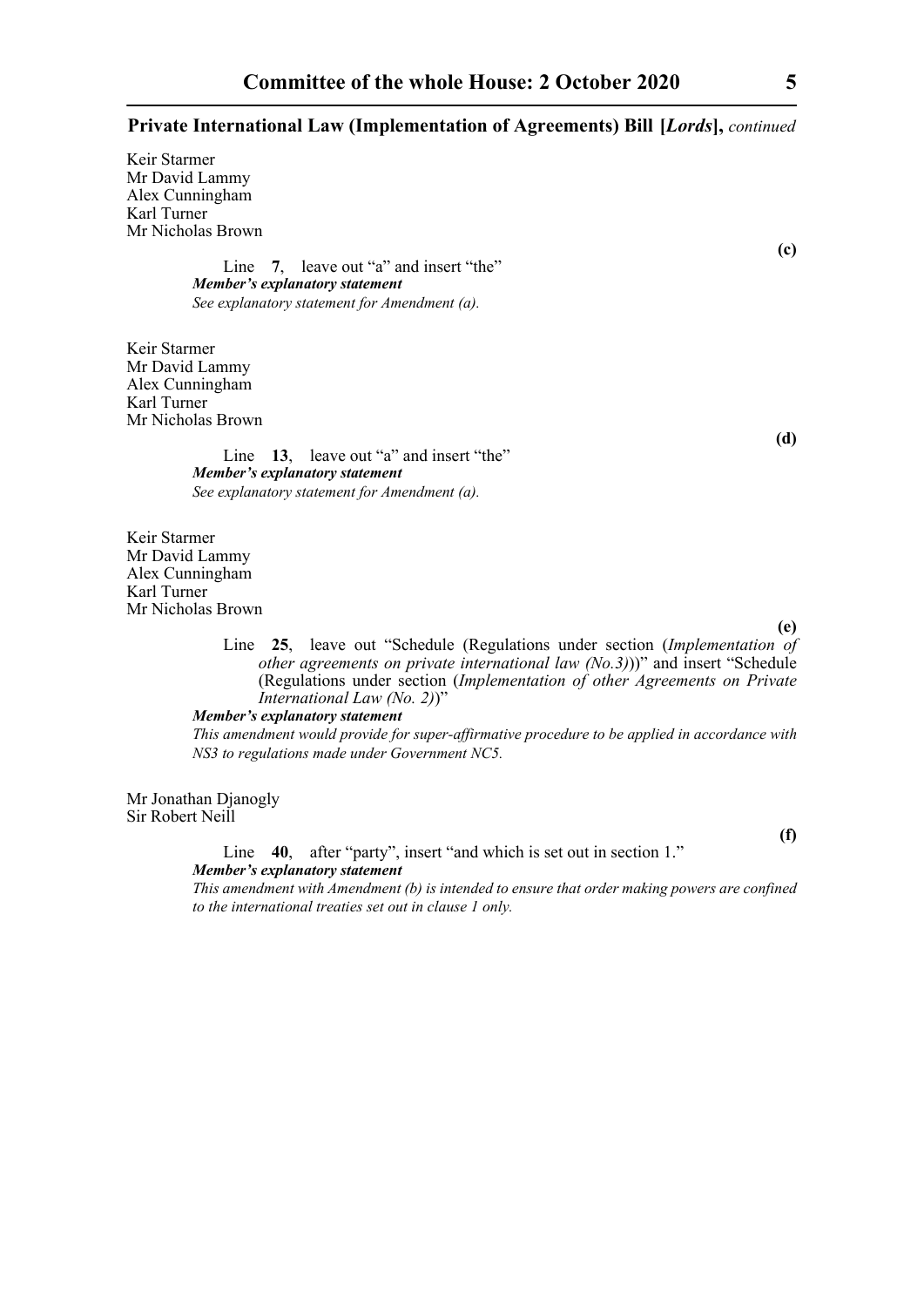Keir Starmer Mr David Lammy Alex Cunningham Karl Turner Mr Nicholas Brown

**(g)**

Line **54**, leave out "has the meaning given in subsection (1)" and insert "means" the Convention on Jurisdiction and the Enforcement of Judgments in Civil and Commercial Matters signed at Lugano on 30th October 2007 (the "2007 Lugano Convention");"

*Member's explanatory statement See explanatory statement for Amendment (a).* 

Mr Jonathan Djanogly Sir Robert Neill

**NC1**

To move the following Clause—

#### **"Implementation of other agreements on private international law**

- (1) The appropriate national authority may make regulations for the purpose of, or in connection with, implementing an international agreement, as it has effect from time to time, so far as relating to private international law (a "relevant international agreement").
- (2) The appropriate national authority may make regulations for the purpose of, or in connection with, applying a relevant international agreement, with or without modifications, as between different jurisdictions within the United Kingdom.
- (3) The appropriate national authority may make regulations for the purpose of, or in connection with, giving effect to any arrangements made between—
	- (a) Her Majesty's government in the United Kingdom, and
	- (b) the government of a relevant territory,

for applying a relevant international agreement, with or without modifications, as between the United Kingdom, or a jurisdiction within the United Kingdom, and that territory.

- (4) This section applies (subject to subsection (5)) where the United Kingdom has authenticated a relevant international agreement.
- (5) This section applies only if the proposed agreement is not binding on the United Kingdom as a matter of international law unless it is ratified by the United Kingdom.
- (6) Before the United Kingdom ratifies the proposed agreement, a Minister of the Crown must lay before Parliament a report which gives details of the proposed agreement.
- (7) In this section a reference to authenticating a relevant international agreement is a reference to doing an act which establishes the text of the agreement as authentic and definitive as a matter of international law.
- (8) This section applies where a Minister of the Crown proposes to make regulations under subsections  $(1)$ ,  $(2)$  or  $(3)$  for the purpose of implementing a relevant international agreement to which the United Kingdom and another signatory (or other signatories) are signatories.
- (9) A draft of the statutory instrument containing the regulations may not be laid before Parliament unless, at least 10 Commons sitting days before the draft is laid,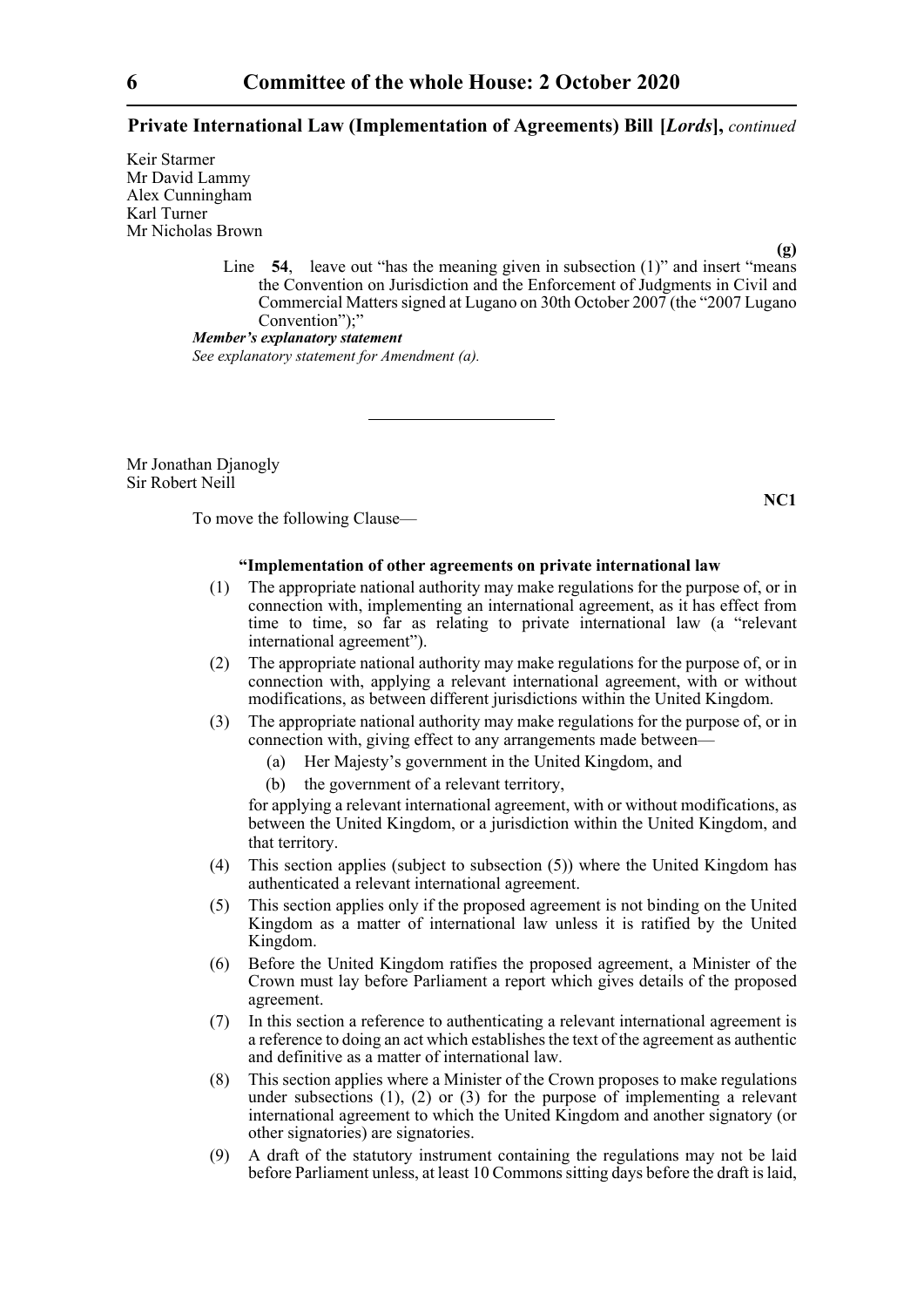a Minister of the Crown has laid before Parliament a report which gives details of, and explains the reasons for, the relevant international agreement.

- (10) In this section "Commons sitting day" means a day on which the House of Commons begins to sit.
- (11) Regulations under this section may make—
	- (a) consequential, supplementary, incidental, transitional or saving provision;
	- (b) different provision for different purposes or for different parts of the United Kingdom.
- (12) Regulations under this section may include provision about—
	- (a) enforcement of obligations arising under or by virtue of the regulations;
	- (b) sharing of information;
	- (c) legal aid.
- (13) No regulations may be made under subsections (1),(2) or (3) after the end of the period of 2 years beginning with the date of enactment of this Act.
- (14) In this section—

"appropriate national authority" means—

- (a) in relation to England and Wales, the Secretary of State;
- (b) in relation to Scotland—
	- (i) the Scottish Ministers, or
	- (ii) the Secretary of State acting with the consent of the Scottish Ministers;
- (c) in relation to Northern Ireland—
	- (i) a Northern Ireland department, or
	- (ii) the Secretary of State acting with the consent of a Northern Ireland department;
- "international agreement" means a convention, treaty or other agreement to which the United Kingdom is, or is expected to become, a party and which is set out in section 1 of this Act;

"private international law" includes rules and other provisions about—

- (a) jurisdiction and applicable law;
- (b) recognition and enforcement in one country or territory of any of the following that originate in another country or territory—
	- (i) a judgment, order or arbitral award;
	- (ii) an agreement, decision or authentic instrument determining or otherwise relating to rights and obligations;
- (c) co-operation between judicial or other authorities in different countries or territories in relation to—
	- (i) service of documents, taking of evidence and other procedures, or
	- (ii) anything within paragraph (a) or (b);

"relevant international agreement" has the meaning given in subsection (1);

"relevant territory" means—

- (a) the Isle of Man;
- (b) any of the Channel Islands;
- (c) a British overseas territory.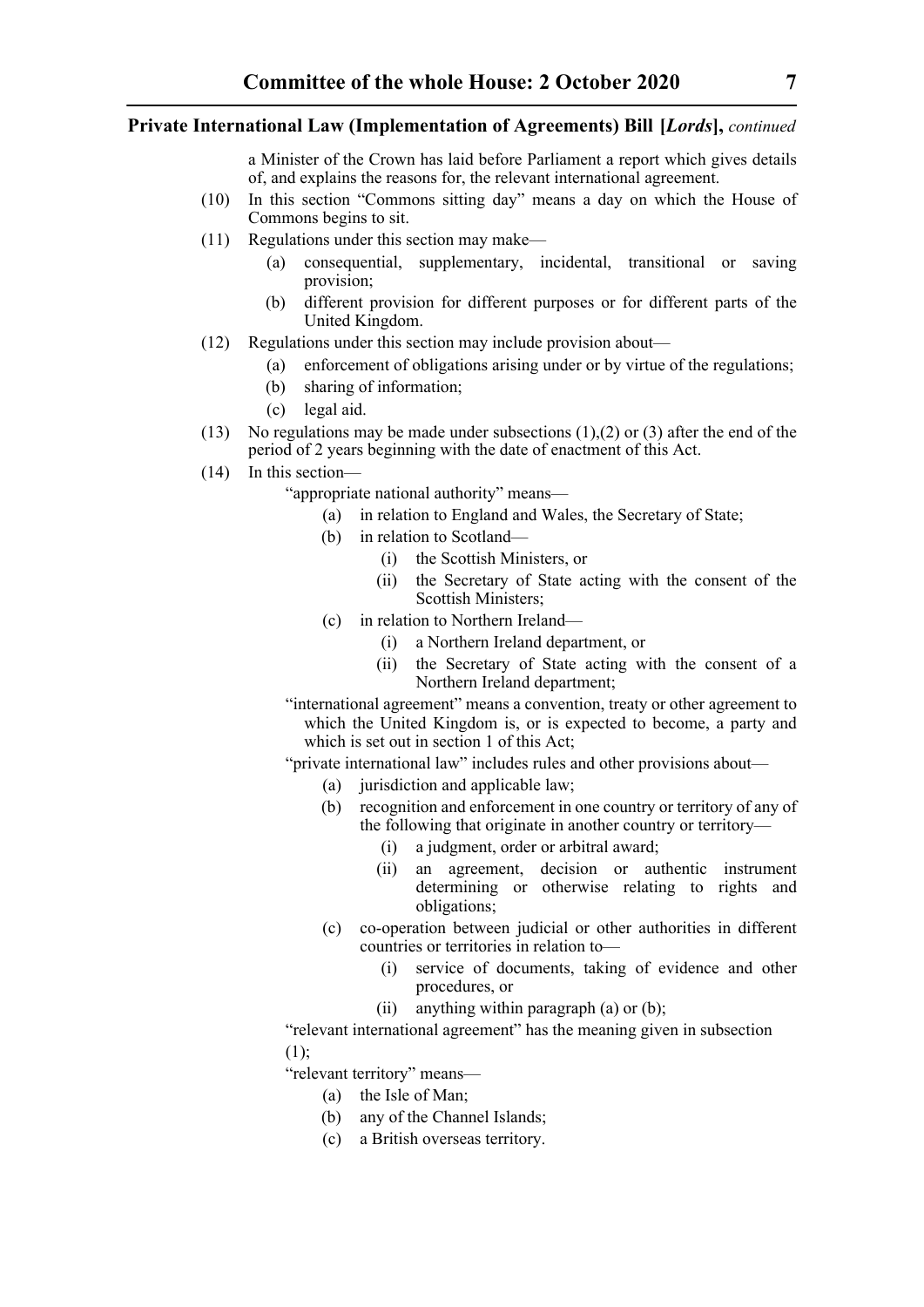(15) This section has effect, with the following modifications, in relation to a model law adopted by an international organisation of which the United Kingdom is a member as it has effect in relation to an international agreement to which the United Kingdom is, or is expected to become, a party.

The modifications are—

- (a) a reference in this section or that Schedule to implementing or applying a relevant international agreement is to be read as a reference to giving effect to the model law (with or without modifications);
- (b) subsection (1) is to be read as if the words "as revised from time to time" were substituted for the words "as it has effect from time to time"."

## *Member's explanatory statement*

*This new clause is a modified version of clause 2 removed from the Bill by the House of Lords. This new clause requires a Minister to lay a report before Parliament at least 10 Commons sitting days before regulations implementing a relevant international agreement are laid in draft under subsections (1), (2) and (3) requires a Minister to lay a report before Parliament before the UK ratifies a private international law agreement with another country and contains a sunset provision.*

Joanna Cherry

To move the following Clause—

**"Implementation of the 2007 Lugano Convention**

- (1) The Secretary of State may make regulations for the purpose of, or in connection with, implementing the Convention on Jurisdiction and the Enforcement of Judgments in Civil and Commercial Matters signed at Lugano on 30th October 2007 (the "2007 Lugano Convention"), in the event that the United Kingdom becomes a party to the Convention in its own right.
- (2) The Secretary of State must consult the Scottish Ministers, the Welsh Ministers and a Northern Ireland Department before making regulations under subsection (1).
- (3) Regulations under subsection (1) are subject to super-affirmative resolution procedure (see Schedule (*Super-affirmative resolution procedure*))."

## *Member's explanatory statement*

*This new clause would enable the Secretary of State to make regulations implementing the Lugano Convention in the UK, subject to the super-affirmative resolution procedure in NS2.*

Mr Jonathan Djanogly Sir Robert Neill

**NC6**

To move the following Clause—

## **"Report on proposed free trade agreement**

(1) This section applies (subject to subsection (2) where the United Kingdom has authenticated a relevant international agreement in accordance with section (*Implementation of other agreements on private international law (No. 3)*).

**NC2**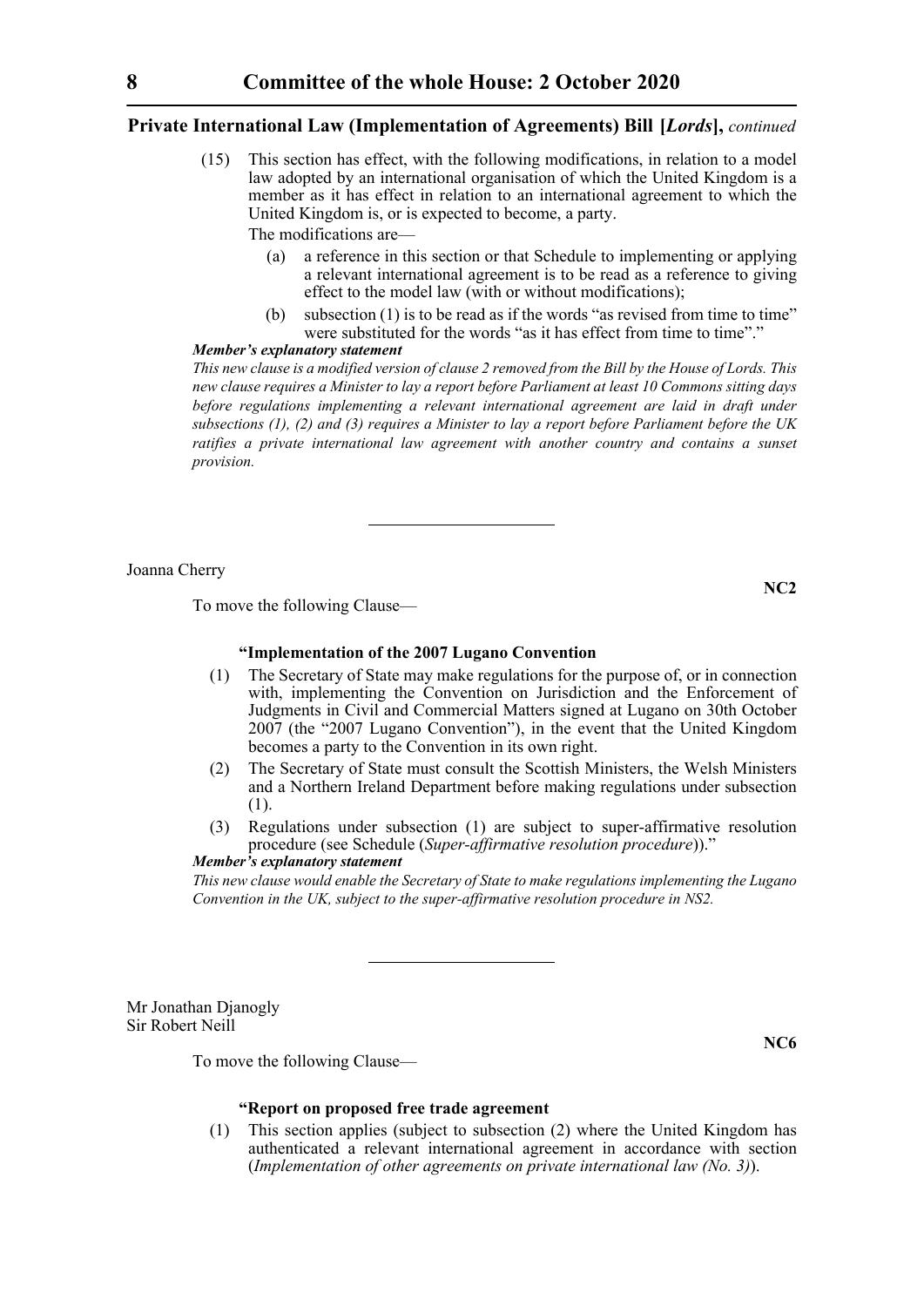- (2) This section applies only if the proposed agreement is not binding on the United Kingdom as a matter of international law unless it is ratified by the United Kingdom.
- (3) Before the United Kingdom ratifies the proposed agreement, a Minister of the Crown must lay before Parliament a report which gives details of the proposed agreement.
- (4) In this section a reference to authenticating a relevant international agreement is a reference to doing an act which establishes the text of the agreement as authentic and definitive as a matter of international law."

#### *Member's explanatory statement*

*This new clause requires a Minister to lay a report before Parliament before the UK ratifies a private international law agreement with another country.*

Mr Jonathan Djanogly Sir Robert Neill

**NC7**

To move the following Clause—

## **"Report to be laid with regulations under section 2(1), (2) or (3)**

- (1) This section applies where a Minister of the Crown proposes to make regulations under section (*Implementation of other agreements on private international law (No. 3)*) (1), (2) or (3) for the purpose of implementing a relevant international agreement to which the United Kingdom and another signatory (or other signatories) are signatories.
- (2) A draft of the statutory instrument containing the regulations may not be laid before Parliament unless, at least 10 Commons sitting days before the draft is laid, a Minister of the Crown has laid before Parliament a report which gives details of, and explains the reasons for, the relevant international agreement.
- (3) In this section, "Commons sitting day" means a day on which the House of Commons begins to sit."

#### *Member's explanatory statement*

*This new clause requires a Minister to lay a report before Parliament at least ten Commons sitting days before regulations implementing a relevant international agreement are laid in draft under subsections (1), (2) and (3) of Government NC5.*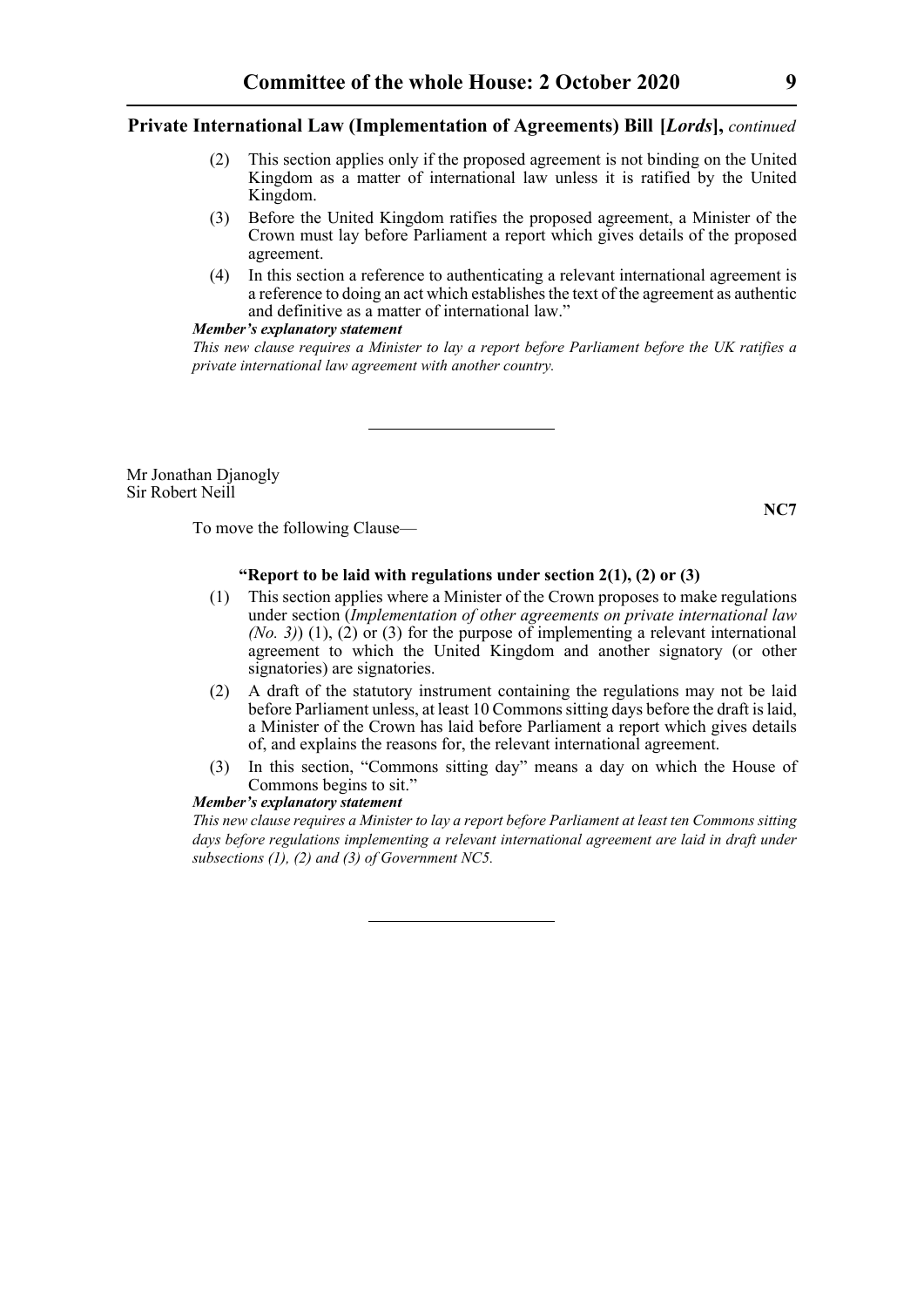Mr Jonathan Djanogly Sir Robert Neill

To move the following Clause—

## **"Sunset Provisions**

No regulations may be made under subsections  $(1)$ , $(2)$  and  $(3)$  of section (*Implementation of other agreements on private international law (No. 3)*) after the end of the period of 2 years beginning with the date on which this Act is passed."

Alex Chalk

To move the following Schedule—

### SCHEDULE

## REGULATIONS UNDER SECTION (*IMPLEMENTATION OF OTHER AGREEMENTS ON PRIVATE INTERNATIONAL LAW (NO. 3)*)

#### *Restrictions on power to make regulations*

- 1 (1) Regulations under section (*Implementation of other agreements on private international law (No. 3)*) may not include—
	- (a) provision that confers power to legislate by means of regulations, orders, rules or other subordinate instrument (other than rules of procedure for courts or tribunals);
	- (b) provision that creates an offence for which an individual who has reached the age of 18 (or, in relation to Scotland or Northern Ireland, 21) is capable of being sentenced to imprisonment for a term of more than two years (ignoring any enactment prohibiting or restricting the imprisonment of individuals who have no previous convictions).
	- (2) Sub-paragraph (1)(a) does not prevent the modification of a power to legislate conferred otherwise than under section (*Implementation of other agreements on private international law (No. 3)*), or the extension of any such power to purposes of a similar kind to those for which it was conferred.
	- (3) A power to give practice directions or other directions regarding matters of administration is not a power to legislate for the purposes of sub-paragraph  $(1)(a)$ .

*Regulations to be made by statutory instrument or statutory rule*

- 2 The power to make regulations under section (*Implementation of other agreements on private international law (No. 3)*)—
	- (a) is exercisable by statutory instrument, in the case of regulations made by the Secretary of State;
	- (b) is exercisable by statutory rule for the purposes of the Statutory Rules (Northern Ireland) Order 1979 (S.I. 1979/1573 (N.I. 12)), in the case of regulations made by a Northern Ireland department.

**NS4**

**NC8**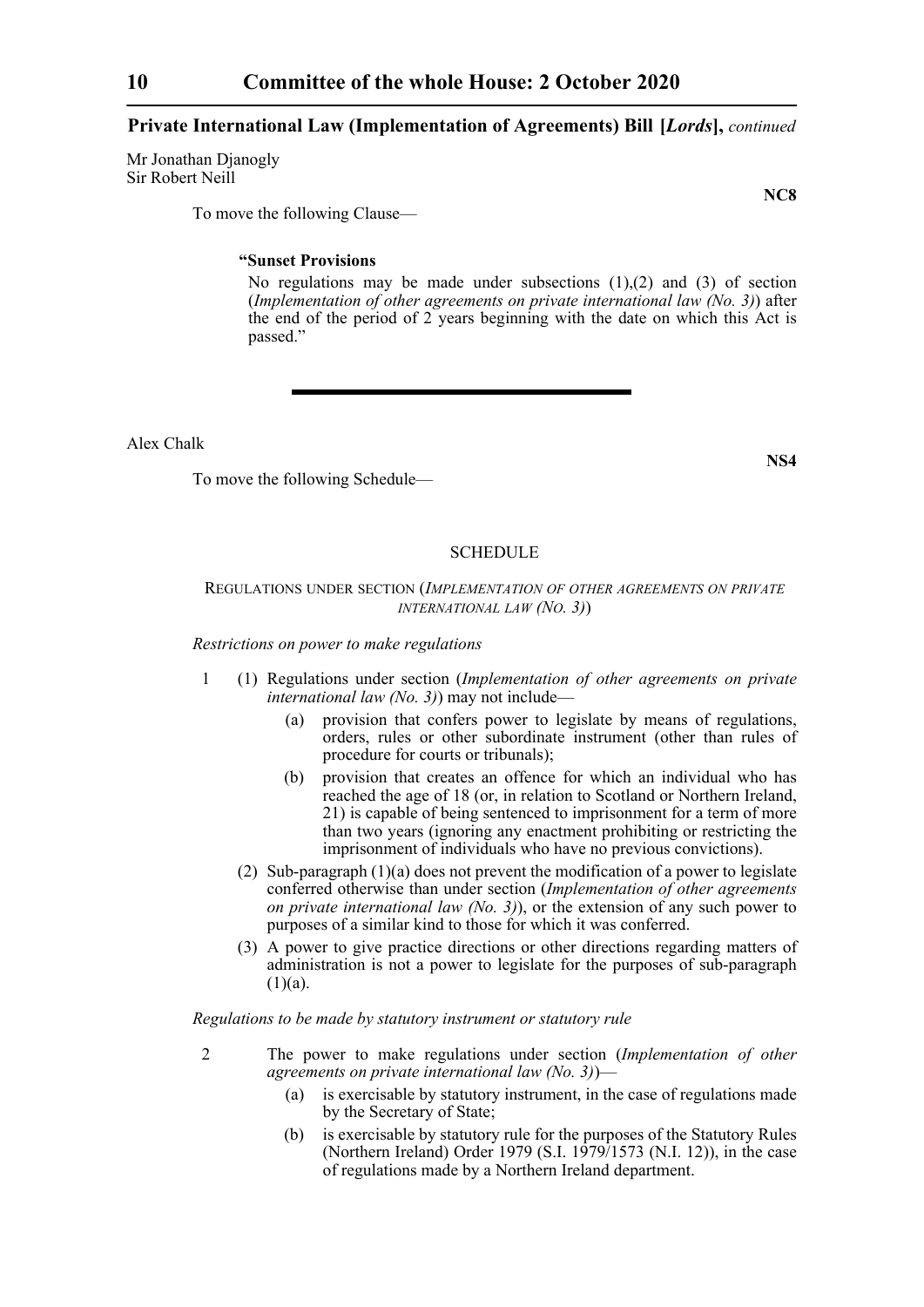*Parliamentary or assembly procedure*

- 3 (1) This paragraph applies to a statutory instrument containing regulations made by the Secretary of State under section (*Implementation of other agreements on private international law (No. 3)*).
	- (2) If the instrument contains (whether alone or with other provision)—
		- (a) provision made for the purpose of implementing or applying, in relation to the United Kingdom or a particular part of the United Kingdom, any relevant international agreement that has not previously been the subject of any such provision (whether made by regulations under section (*Implementation of other agreements on private international law (No. 3)*) or otherwise),
		- (b) provision made for the purpose of giving effect, in relation to the United Kingdom or a particular part of the United Kingdom, to any relevant arrangements that relate to a particular territory and have not previously been the subject of any such provision (whether made by regulations under that section or otherwise),
		- (c) provision that creates or extends, or increases the penalty for, a criminal offence, or
		- (d) provision that amends primary legislation,

it may not be made unless a draft of the instrument has been laid before each House of Parliament and approved by a resolution of each House.

- (3) In this Schedule "relevant arrangements" means arrangements of the kind mentioned in section (*Implementation of other agreements on private international law (No. 3)*)(3).
- (4) If sub-paragraph (2) does not apply to the instrument, it is subject to annulment in pursuance of a resolution of either House of Parliament.
- 4 (1) This paragraph applies to regulations made by the Scottish Ministers under section (*Implementation of other agreements on private international law (No. 3)*).
	- (2) The regulations are subject to the affirmative procedure (see section 29 of the Interpretation and Legislative Reform (Scotland) Act 2010) (asp 10)) if they contain (whether alone or with other provision)—
		- (a) provision made for the purpose of implementing or applying, in relation to Scotland, any relevant international agreement that has not previously been the subject of any such provision (whether made by regulations under section (*Implementation of other agreements on private international law (No. 3)*) or otherwise),
		- (b) provision made for the purpose of giving effect, in relation to Scotland, to any relevant arrangements that relate to a particular territory and have not previously been the subject of any such provision (whether made by regulations under that section or otherwise),
		- (c) provision that creates or extends, or increases the penalty for, a criminal offence, or
		- (d) provision that amends primary legislation.
	- (3) If sub-paragraph (2) does not apply to the regulations, they are subject to the negative procedure (see section 28 of the Interpretation and Legislative Reform (Scotland) Act 2010).
- 5 (1) A Northern Ireland department may not make regulations under section (*Implementation of other agreements on private international law (No. 3)*) that contain (whether alone or with other provision)—
	- (a) provision made for the purpose of implementing or applying, in relation to Northern Ireland, any relevant international agreement that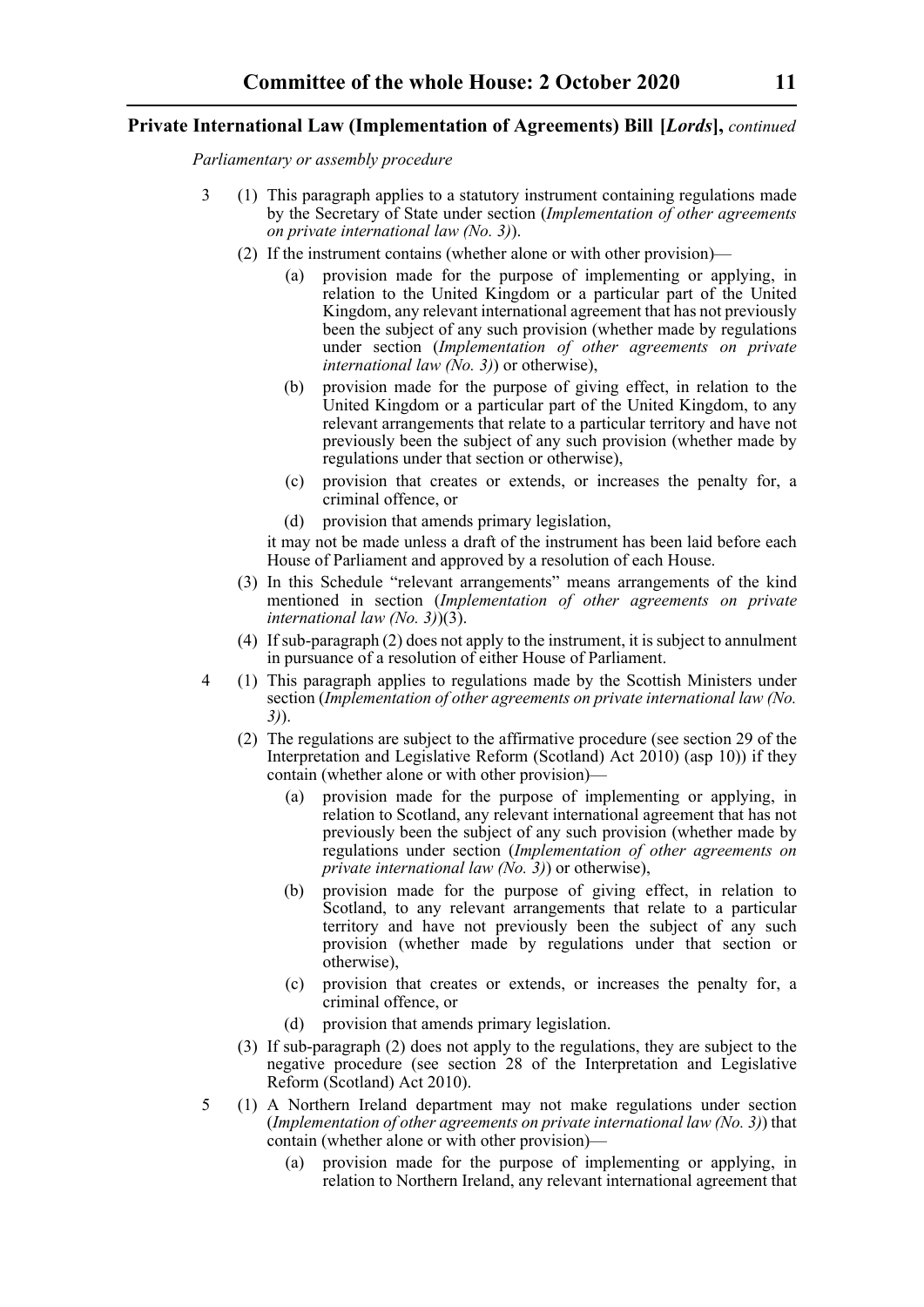has not previously been the subject of any such provision (whether made by regulations under section (*Implementation of other agreements on private international law (No. 3)*) or otherwise),

- (b) provision made for the purpose of giving effect, in relation to Northern Ireland, to any relevant arrangements that relate to a particular territory and have not previously been the subject of any such provision (whether made by regulations under that section or otherwise),
- (c) provision that creates or extends, or increases the penalty for, a criminal offence, or
- (d) provision that amends primary legislation,

unless a draft of the regulations has been laid before the Northern Ireland Assembly and approved by a resolution of the Assembly.

- (2) Regulations under section (*Implementation of other agreements on private international law (No. 3)*) made by a Northern Ireland department are subject to negative resolution, within the meaning of section  $41(6)$  of the Interpretation Act (Northern Ireland) 1954, if a draft of the regulations was not required to be laid before the Northern Ireland Assembly and approved by a resolution of the Assembly.
- (3) Section 41(3) of that Act applies for the purposes of sub-paragraph (1) in relation to the laying of a draft as it applies in relation to the laying of a statutory document under an enactment.

#### *Interpretation*

6 In this Schedule—

"amend" includes repeal or revoke;

"primary legislation" means any provision of—

- (a) an Act of Parliament,
- (b) an Act of the Scottish Parliament,
- (c) an Act or Measure of Senedd Cymru, or
- (d) Northern Ireland legislation;
- "relevant arrangements" has the meaning given in paragraph 3(3);

"relevant international agreement" has the same meaning as in section

(*Implementation of other agreements on private international law (No. 3)*)."

## *Member's explanatory statement*

*This new schedule makes further provision about regulations made under NC5.*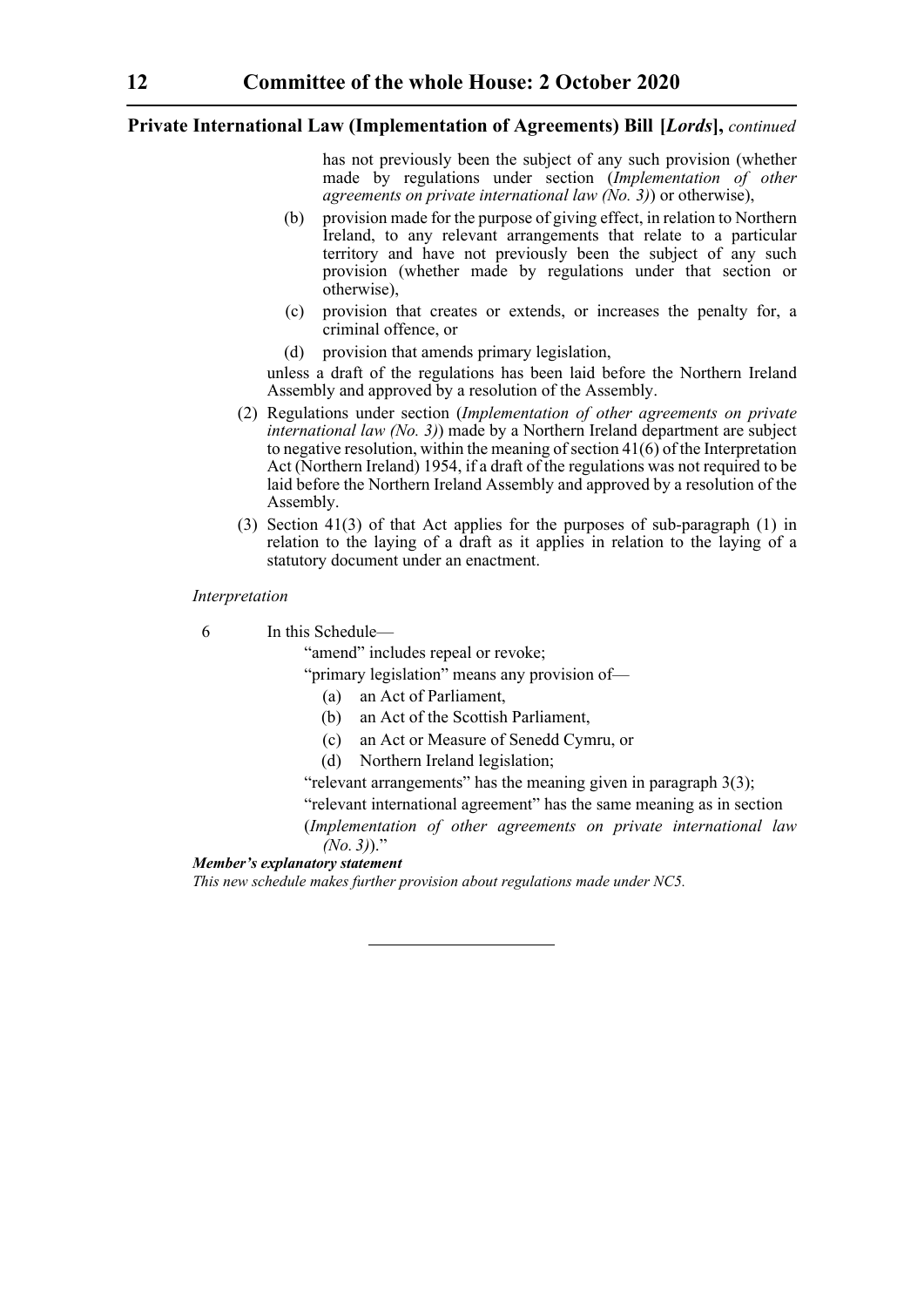Mr Jonathan Djanogly Sir Robert Neill

To move the following Schedule—

**NS1**

## "SCHEDULE 4A

## SCHEDULE TO BE INSERTED AS SCHEDULE 3H TO THE CIVIL JURISDICTION AND JUDGMENTS ACT 1982

#### "SCHEDULE 3H

#### TEXT OF THE 2007 LUGANO CONVENTION

## CONVENTION ON JURISDICTION AND THE RECOGNITION AND ENFORCEMENT OF JUDGMENTS IN CIVIL AND COMMERCIAL MATTERS

## *(Concluded on 30 October 2007)*

The High Contracting Parties to this Convention,

Determined to strengthen in their territories the legal protection of persons therein established,

Considering that it is necessary for this purpose to determine the international jurisdiction of the courts, to facilitate recognition, and to introduce an expeditious procedure for securing the enforcement of judgments, authentic instruments and court settlements,

Aware of the links between them, which have been sanctioned in the economic field by the free trade agreements concluded between the European Community and certain States members of the European Free Trade Association,

 the Brussels Convention of 27 September 1968 on jurisdiction and the enforcement of judgments in civil and commercial matters, as amended by the Accession Conventions under the successive enlargements of the European Union,

 the Lugano Convention of 16 September 1988 on jurisdiction and the enforcement of judgments in civil and commercial matters, which extends the application of the rules of the 1968 Brussels Convention to certain States members of the European Free Trade Association,

 Council Regulation (EC) No 44/2001 of 22 December 2000 on jurisdiction and the recognition and enforcement of judgments in civil and commercial matters, which has replaced the abovementioned Brussels Convention,

 the Agreement between the European Community and the Kingdom of Denmark on jurisdiction and the recognition and enforcement of judgments in civil and commercial matters, signed at Brussels on 19 October 2005,

Persuaded that the extension of the principles laid down in Regulation (EC) No 44/2001 to the Contracting Parties to this instrument will strengthen legal and economic cooperation,

Desiring to ensure as uniform an interpretation as possible of this instrument, Have in this spirit decided to conclude this Convention, and have agreed as follows—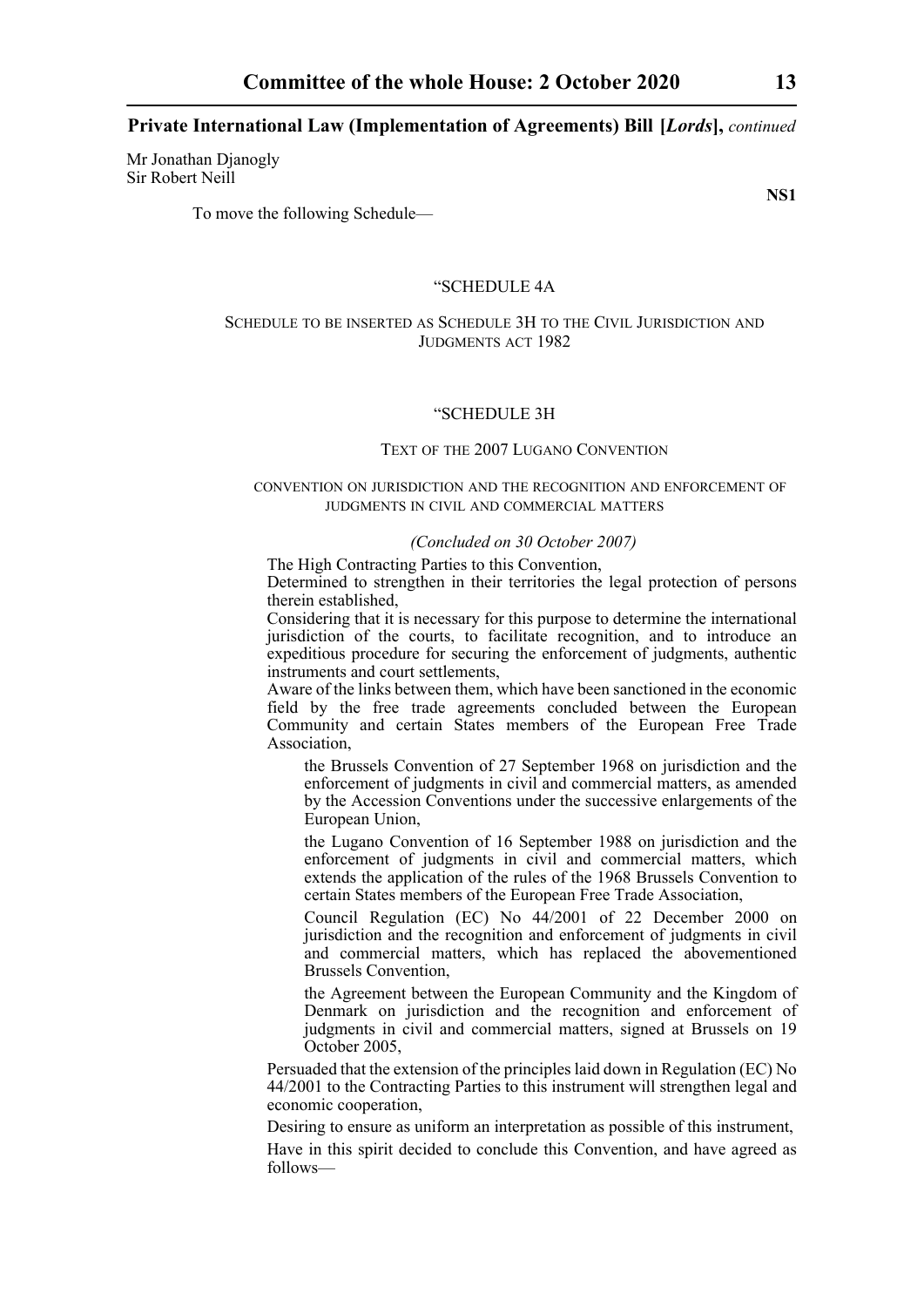## TITLE I

## **SCOPE**

#### Article 1

- (1) This Convention shall apply in civil and commercial matters whatever the nature of the court or tribunal. It shall not extend, in particular, to revenue, customs or administrative matters.
- (2) The Convention shall not apply to—
	- (a) the status or legal capacity of natural persons, rights in property arising out of a matrimonial relationship, wills and succession;
	- (b) bankruptcy, proceedings relating to the winding-up of insolvent companies or other legal persons, judicial arrangements, compositions and analogous proceedings;
	- (c) social security;
	- (d) arbitration.
- (3) In this Convention, the term 'State bound by this Convention' shall mean any State that is a Contracting Party to this Convention or a Member State of the European Community. It may also mean the European Community.

## TITLE II

#### **JURISDICTION**

## SECTION 1

#### *General provision*

#### Article 2

- (1) Subject to the provisions of this Convention, persons domiciled in a State bound by this Convention shall, whatever their nationality, be sued in the courts of that State.
- (2) Persons who are not nationals of the State bound by this Convention in which they are domiciled shall be governed by the rules of jurisdiction applicable to nationals of that State.

#### Article 3

- (1) Persons domiciled in a State bound by this Convention may be sued in the courts of another State bound by this Convention only by virtue of the rules set out in Sections 2 to 7 of this Title.
- (2) In particular the rules of national jurisdiction set out in Annex I shall not be applicable as against them.

- (1) If the defendant is not domiciled in a State bound by this Convention, the jurisdiction of the courts of each State bound by this Convention shall, subject to the provisions of Articles 22 and 23, be determined by the law of that State.
- (2) As against such a defendant, any person domiciled in a State bound by this Convention may, whatever his nationality, avail himself in that State of the rules of jurisdiction there in force, and in particular those specified in Annex I, in the same way as the nationals of that State.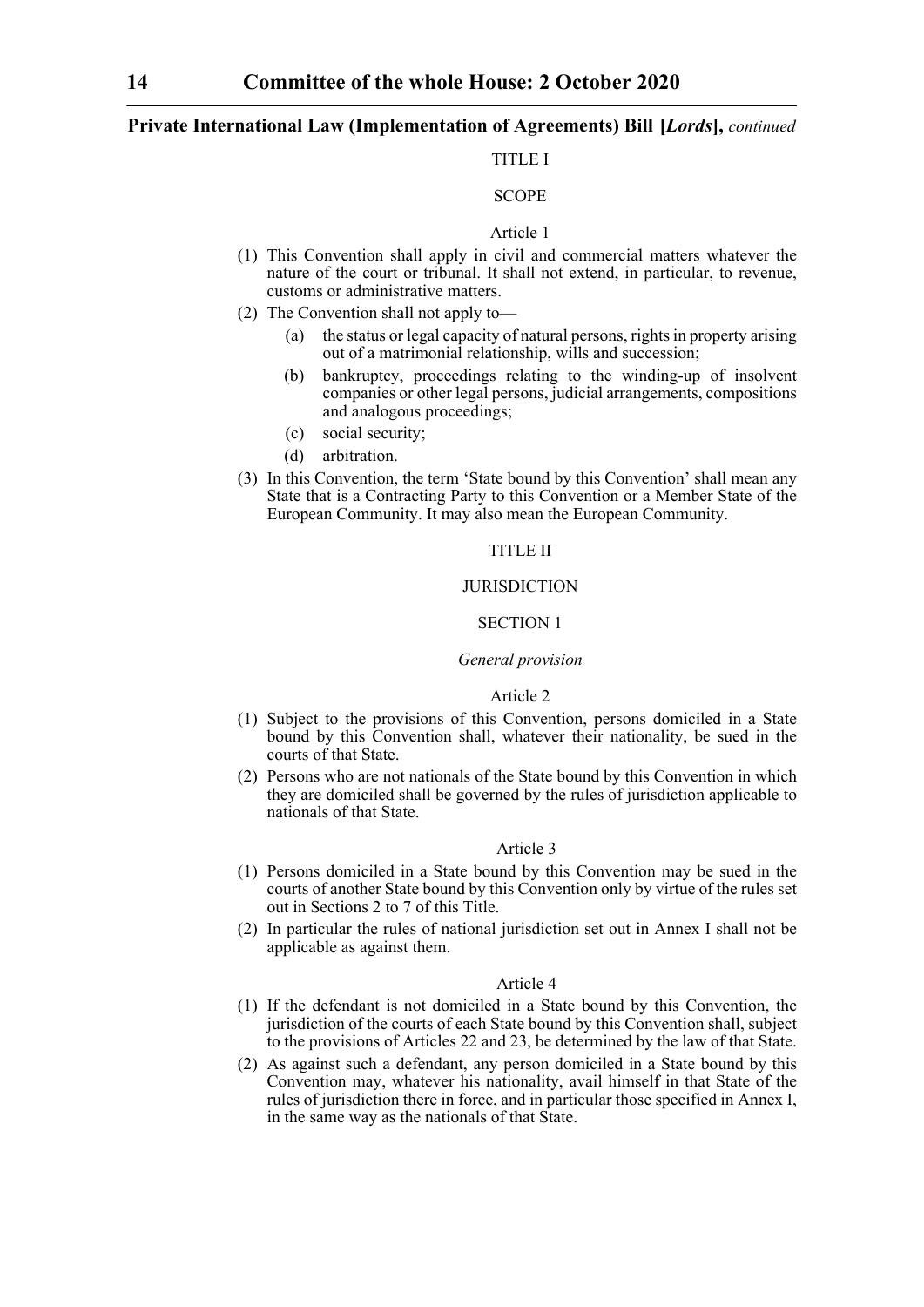## SECTION 2

## *Special jurisdiction*

## Article 5

A person domiciled in a State bound by this Convention may, in another State bound by this Convention, be sued—

- (1) (a) in matters relating to a contract, in the courts for the place of performance of the obligation in question;
	- (b) for the purpose of this provision and unless otherwise agreed, the place of performance of the obligation in question shall be—

in the case of the sale of goods, the place in a State bound by this Convention where, under the contract, the goods were delivered or should have been delivered;

in the case of the provision of services, the place in a State bound by this Convention where, under the contract, the services were provided or should have been provided;

- (c) if (b) does not apply then subparagraph (a) applies;
- (2) in matters relating to maintenance—
	- (a) in the courts for the place where the maintenance creditor is domiciled or habitually resident; or
	- (b) in the court which, according to its own law, has jurisdiction to entertain proceedings concerning the status of a person if the matter relating to maintenance is ancillary to those proceedings, unless that jurisdiction is based solely on the nationality of one of the parties; or
	- (c) in the court which, according to its own law, has jurisdiction to entertain proceedings concerning parental responsibility, if the matter relating to maintenance is ancillary to those proceedings, unless that jurisdiction is based solely on the nationality of one of the parties.
- (3) in matters relating to tort, delict or quasi-delict, in the courts for the place where the harmful event occurred or may occur;
- (4) as regards a civil claim for damages or restitution which is based on an act giving rise to criminal proceedings, in the court seized of those proceedings, to the extent that that court has jurisdiction under its own law to entertain civil proceedings;
- (5) as regards a dispute arising out of the operations of a branch, agency or other establishment, in the courts for the place in which the branch, agency or other establishment is situated;
- (6) as settlor, trustee or beneficiary of a trust created by the operation of a statute, or by a written instrument, or created orally and evidenced in writing, in the courts of the State bound by this Convention in which the trust is domiciled;
- (7) as regards a dispute concerning the payment of remuneration claimed in respect of the salvage of a cargo or freight, in the court under the authority of which the cargo or freight in question—
	- (a) has been arrested to secure such payment; or
	- (b) could have been so arrested, but bail or other security has been given;

provided that this provision shall apply only if it is claimed that the defendant has an interest in the cargo or freight or had such an interest at the time of salvage.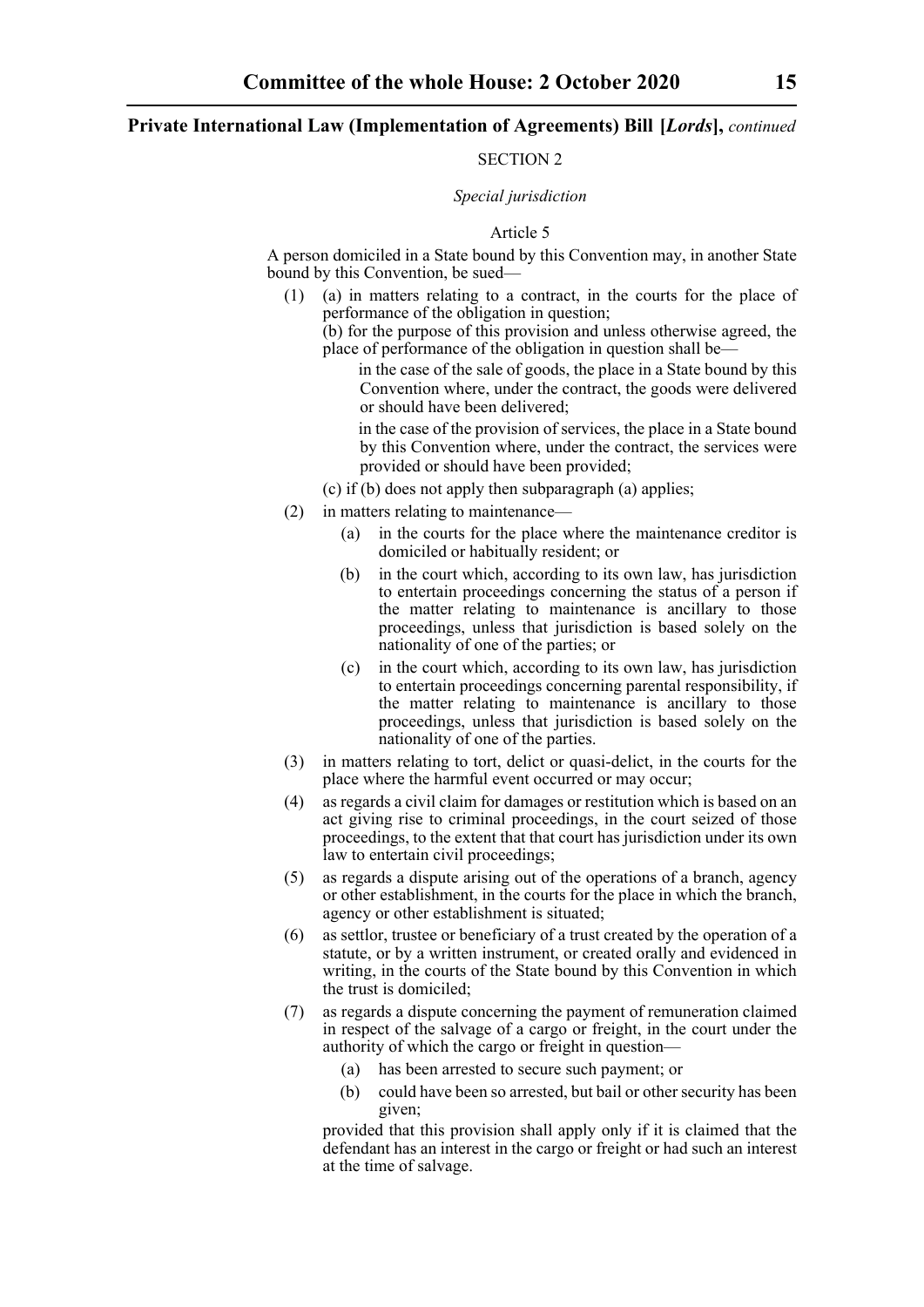## Article 6

- A person domiciled in a State bound by this Convention may also be sued—
	- (1) where he is one of a number of defendants, in the courts for the place where any one of them is domiciled, provided the claims are so closely connected that it is expedient to hear and determine them together to avoid the risk of irreconcilable judgments resulting from separate proceedings;
	- (2) as a third party in an action on a warranty or guarantee, or in any other third party proceedings, in the court seized of the original proceedings, unless these were instituted solely with the object of removing him from the jurisdiction of the court which would be competent in his case;
	- (3) on a counter-claim arising from the same contract or facts on which the original claim was based, in the court in which the original claim is pending;
	- (4) in matters relating to a contract, if the action may be combined with an action against the same defendant in matters relating to rights in rem in immovable property, in the court of the State bound by this Convention in which the property is situated.

#### Article 7

Where by virtue of this Convention a court of a State bound by this Convention has jurisdiction in actions relating to liability from the use or operation of a ship, that court, or any other court substituted for this purpose by the internal law of that State, shall also have jurisdiction over claims for limitation of such liability.

#### SECTION 3

#### *Jurisdiction in matters relating to insurance*

#### Article 8

In matters relating to insurance, jurisdiction shall be determined by this Section, without prejudice to Articles 4 and 5(5).

## Article 9

- (1) An insurer domiciled in a State bound by this Convention may be sued—
	- (a) in the courts of the State where he is domiciled; or
	- (b) in another State bound by this Convention, in the case of actions brought by the policyholder, the insured or a beneficiary, in the courts for the place where the plaintiff is domiciled; or
	- (c) if he is a co-insurer, in the courts of a State bound by this Convention in which proceedings are brought against the leading insurer.
- (2) An insurer who is not domiciled in a State bound by this Convention but has a branch, agency or other establishment in one of the States bound by this Convention shall, in disputes arising out of the operations of the branch, agency or establishment, be deemed to be domiciled in that State.

#### Article 10

In respect of liability insurance or insurance of immovable property, the insurer may in addition be sued in the courts for the place where the harmful event occurred. The same applies if movable and immovable property are covered by the same insurance policy and both are adversely affected by the same contingency.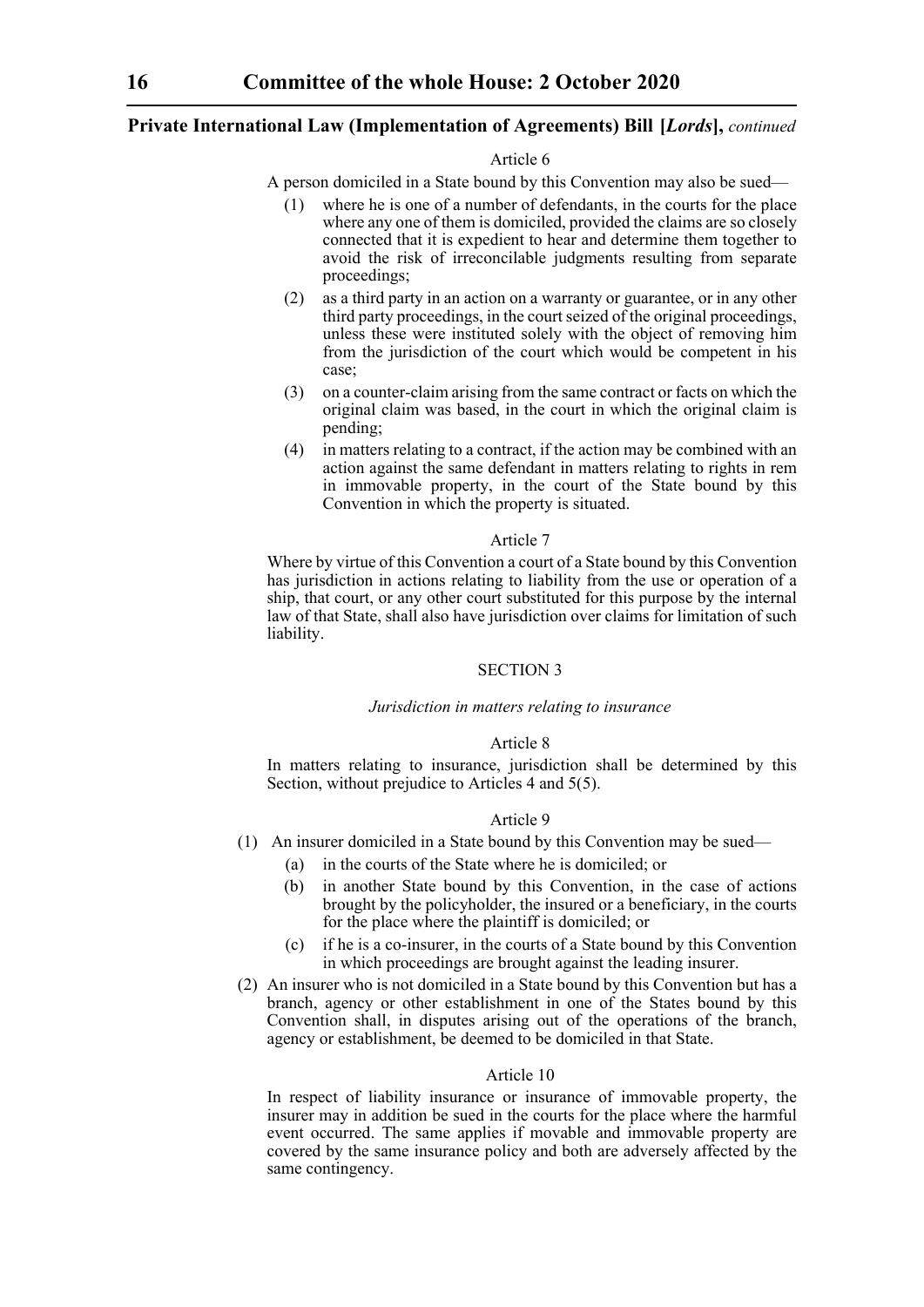#### Article 11

- (1) In respect of liability insurance, the insurer may also, if the law of the court permits it, be joined in proceedings which the injured party has brought against the insured.
- (2) Articles 8, 9 and 10 shall apply to actions brought by the injured party directly against the insurer, where such direct actions are permitted.
- (3) If the law governing such direct actions provides that the policyholder or the insured may be joined as a party to the action, the same court shall have jurisdiction over them.

## Article 12

- (1) Without prejudice to Article 11(3), an insurer may bring proceedings only in the courts of the State bound by this Convention in which the defendant is domiciled, irrespective of whether he is the policyholder, the insured or a beneficiary.
- (2) The provisions of this Section shall not affect the right to bring a counter-claim in the court in which, in accordance with this Section, the original claim is pending.

## Article 13

The provisions of this Section may be departed from only by an agreement—

- (1) which is entered into after the dispute has arisen; or
- (2) which allows the policyholder, the insured or a beneficiary to bring proceedings in courts other than those indicated in this Section; or
- (3) which is concluded between a policyholder and an insurer, both of whom are at the time of conclusion of the contract domiciled or habitually resident in the same State bound by this Convention, and which has the effect of conferring jurisdiction on the courts of that State even if the harmful event were to occur abroad, provided that such an agreement is not contrary to the law of that State; or
- (4) which is concluded with a policyholder who is not domiciled in a State bound by this Convention, except insofar as the insurance is compulsory or relates to immovable property in a State bound by this Convention; or
- (5) which relates to a contract of insurance insofar as it covers one or more of the risks set out in Article 14.

## Article 14

The following are the risks referred to in Article 13(5)—

- (1) any loss of or damage to—
	- (a) seagoing ships, installations situated offshore or on the high seas, or aircraft, arising from perils which relate to their use for commercial purposes;
	- (b) goods in transit, other than passengers' baggage, where the transit consists of or includes carriage by such ships or aircraft;
- (2) any liability, other than for bodily injury to passengers or loss of or damage to their baggage—
	- (a) arising out of the use or operation of ships, installations or aircraft as referred to in point 1(a) insofar as, in respect of the latter, the law of the State bound by this Convention in which such aircraft are registered does not prohibit agreements on jurisdiction regarding insurance of such risks;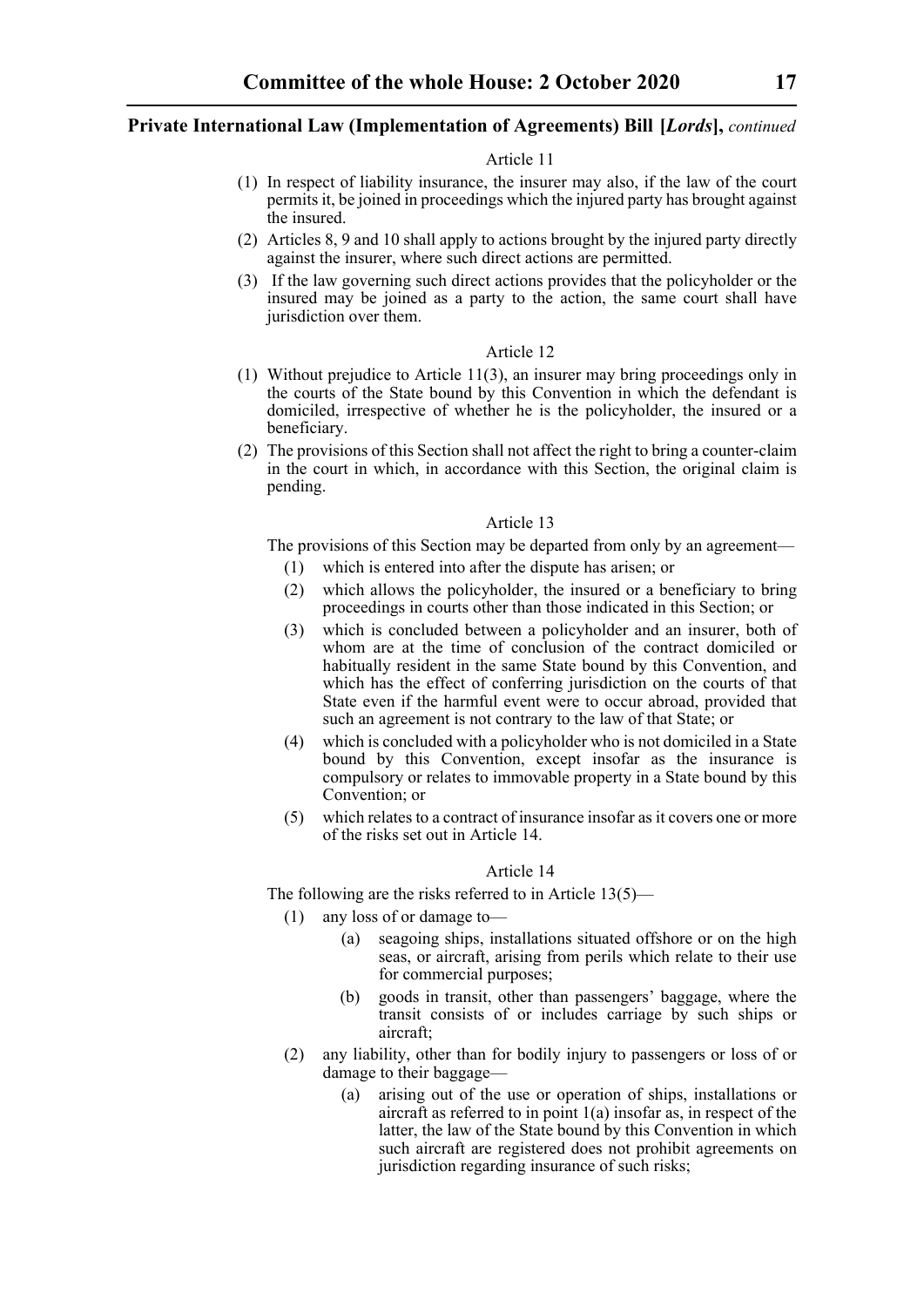- (b) for loss or damage caused by goods in transit as described in point 1(b);
- (3) any financial loss connected with the use or operation of ships, installations or aircraft as referred to in point 1(a), in particular loss of freight or charter-hire;
- (4) any risk or interest connected with any of those referred to in points 1 to 3;
- (5) notwithstanding points 1 to 4, all large risks.

## SECTION 4

#### *Jurisdiction over consumer contracts*

#### Article 15

- (1) In matters relating to a contract concluded by a person, the consumer, for a purpose which can be regarded as being outside his trade or profession, jurisdiction shall be determined by this Section, without prejudice to Articles 4 and 5(5), if:
	- (a) it is a contract for the sale of goods on instalment credit terms; or
	- (b) it is a contract for a loan repayable by instalments, or for any other form of credit, made to finance the sale of goods; or
	- (c) in all other cases, the contract has been concluded with a person who pursues commercial or professional activities in the State bound by this Convention of the consumer's domicile or, by any means, directs such activities to that State or to several States including that State, and the contract falls within the scope of such activities.
- (2) Where a consumer enters into a contract with a party who is not domiciled in the State bound by this Convention but has a branch, agency or other establishment in one of the States bound by this Convention, that party shall, in disputes arising out of the operations of the branch, agency or establishment, be deemed to be domiciled in that State.
- (3) This section shall not apply to a contract of transport other than a contract which, for an inclusive price, provides for a combination of travel and accommodation.

## Article 16

- (1) A consumer may bring proceedings against the other party to a contract either in the courts of the State bound by this Convention in which that party is domiciled or in the courts for the place where the consumer is domiciled.
- (2) Proceedings may be brought against a consumer by the other party to the contract only in the courts of the State bound by this Convention in which the consumer is domiciled.
- (3) This Article shall not affect the right to bring a counter-claim in the court in which, in accordance with this Section, the original claim is pending.

## Article 17

The provisions of this Section may be departed from only by an agreement—

- (1) which is entered into after the dispute has arisen; or
- (2) which allows the consumer to bring proceedings in courts other than those indicated in this Section; or
- (3) which is entered into by the consumer and the other party to the contract, both of whom are at the time of conclusion of the contract domiciled or habitually resident in the same State bound by this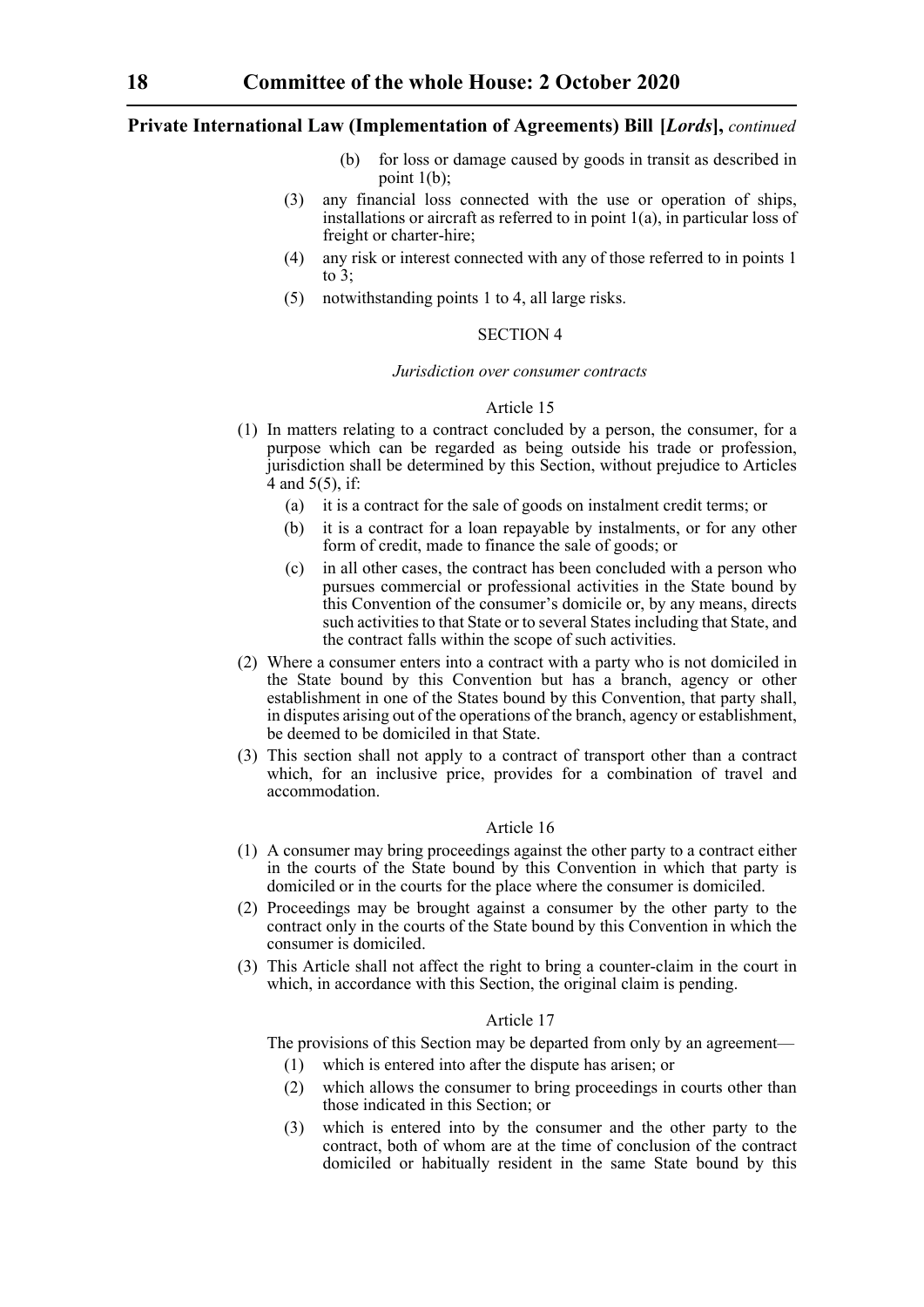Convention, and which confers jurisdiction on the courts of that State, provided that such an agreement is not contrary to the law of that State.

## SECTION 5

## *Jurisdiction over individual contracts of employment*

## Article 18

- (1) In matters relating to individual contracts of employment, jurisdiction shall be determined by this Section, without prejudice to Articles 4 and 5(5).
- (2) Where an employee enters into an individual contract of employment with an employer who is not domiciled in a State bound by this Convention but has a branch, agency or other establishment in one of the States bound by this Convention, the employer shall, in disputes arising out of the operations of the branch, agency or establishment, be deemed to be domiciled in that State.

#### Article 19

An employer domiciled in a State bound by this Convention may be sued—

- (1) in the courts of the State where he is domiciled; or
- (2) in another State bound by this Convention—
	- (a) in the courts for the place where the employee habitually carries out his work or in the courts for the last place where he did so; or
	- (b) if the employee does not or did not habitually carry out his work in any one country, in the courts for the place where the business which engaged the employee is or was situated.

## Article 20

- (1) An employer may bring proceedings only in the courts of the State bound by this Convention in which the employee is domiciled.
- (2) The provisions of this Section shall not affect the right to bring a counter-claim in the court in which, in accordance with this Section, the original claim is pending.

## Article 21

The provisions of this Section may be departed from only by an agreement on jurisdiction—

- (1) which is entered into after the dispute has arisen; or
- (2) which allows the employee to bring proceedings in courts other than those indicated in this Section.

#### SECTION 6

#### *Exclusive jurisdiction*

#### Article 22

The following courts shall have exclusive jurisdiction, regardless of domicile—

- (1) in proceedings which have as their object rights in rem in immovable property or tenancies of immovable property, the courts of the State bound by this Convention in which the property is situated.
	- (a) However, in proceedings which have as their object tenancies of immovable property concluded for temporary private use for a maximum period of six consecutive months, the courts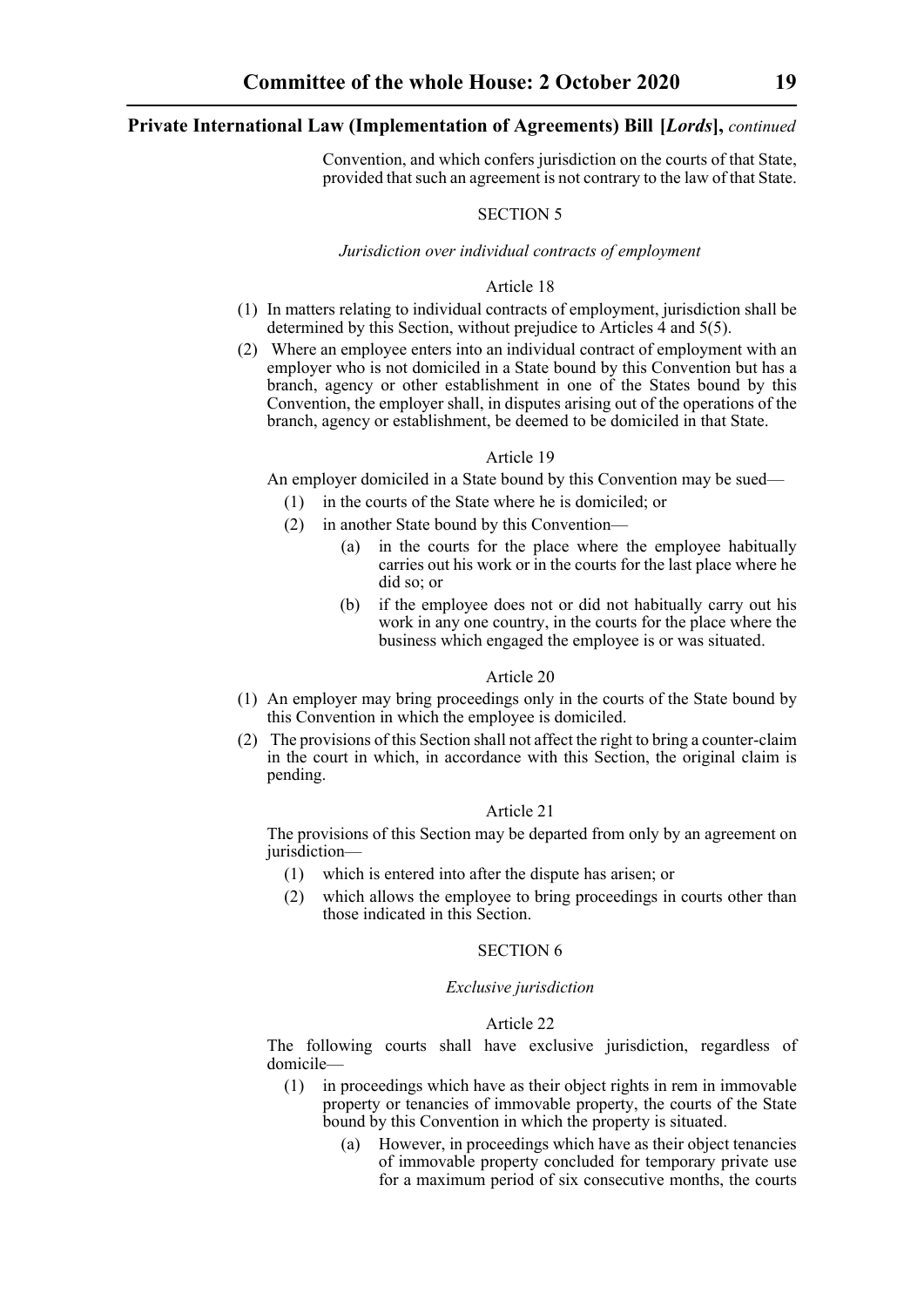of the State bound by this Convention in which the defendant is domiciled shall also have jurisdiction, provided that the tenant is a natural person and that the landlord and the tenant are domiciled in the same State bound by this Convention;

- (2) in proceedings which have as their object the validity of the constitution, the nullity or the dissolution of companies or other legal persons or associations of natural or legal persons, or of the validity of the decisions of their organs, the courts of the State bound by this Convention in which the company, legal person or association has its seat. In order to determine that seat, the court shall apply its rules of private international law;
- (3) in proceedings which have as their object the validity of entries in public registers, the courts of the State bound by this Convention in which the register is kept;
- (4) in proceedings concerned with the registration or validity of patents, trade marks, designs, or other similar rights required to be deposited or registered, irrespective of whether the issue is raised by way of an action or as a defence, the courts of the State bound by this Convention in which the deposit or registration has been applied for, has taken place or is, under the terms of a Community instrument or an international convention, deemed to have taken place.
- (5) in proceedings concerned with the enforcement of judgments, the courts of the State bound by this Convention in which the judgment has been or is to be enforced.

## SECTION 7

#### *Prorogation of jurisdiction*

- (1) If the parties, one or more of whom is domiciled in a State bound by this Convention, have agreed that a court or the courts of a State bound by this Convention are to have jurisdiction to settle any disputes which have arisen or which may arise in connection with a particular legal relationship, that court or those courts shall have jurisdiction. Such jurisdiction shall be exclusive unless the parties have agreed otherwise. Such an agreement conferring jurisdiction shall be either—
	- (a) in writing or evidenced in writing; or
	- (b) in a form which accords with practices which the parties have established between themselves; or
	- (c) in international trade or commerce, in a form which accords with a usage of which the parties are or ought to have been aware and which in such trade or commerce is widely known to, and regularly observed by, parties to contracts of the type involved in the particular trade or commerce concerned.
- (2) Any communication by electronic means which provides a durable record of the agreement shall be equivalent to "writing".
- (3) Where such an agreement is concluded by parties, none of whom is domiciled in a State bound by this Convention, the courts of other States bound by this Convention shall have no jurisdiction over their disputes unless the court or courts chosen have declined jurisdiction.
- (4) The court or courts of a State bound by this Convention on which a trust instrument has conferred jurisdiction shall have exclusive jurisdiction in any proceedings brought against a settlor, trustee or beneficiary, if relations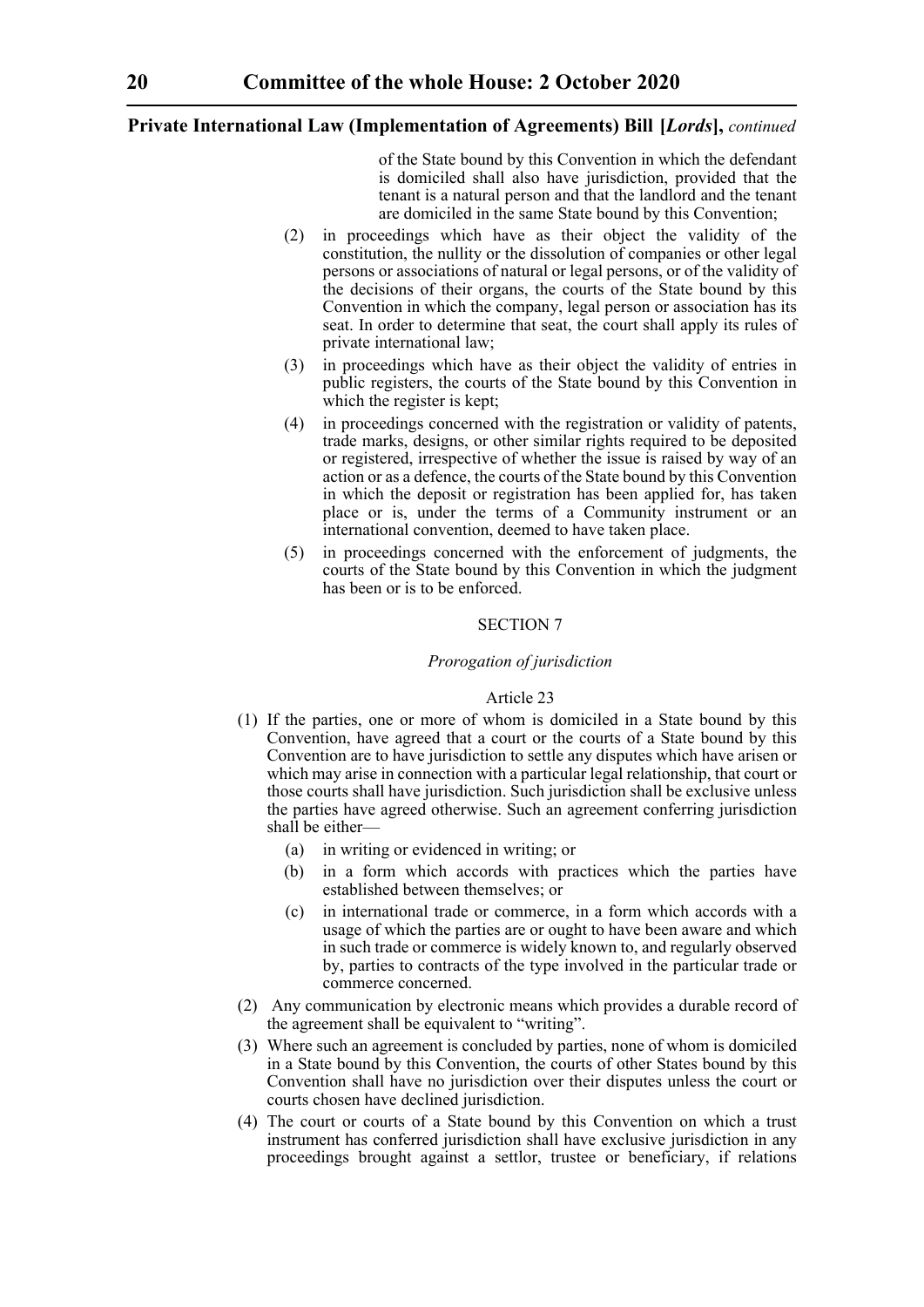between these persons or their rights or obligations under the trust are involved.

(5) Agreements or provisions of a trust instrument conferring jurisdiction shall have no legal force if they are contrary to the provisions of Articles 13, 17 or 21, or if the courts whose jurisdiction they purport to exclude have exclusive jurisdiction by virtue of Article 22.

## Article 24

Apart from jurisdiction derived from other provisions of this Convention, a court of a State bound by this Convention before which a defendant enters an appearance shall have jurisdiction. This rule shall not apply where appearance was entered to contest the jurisdiction, or where another court has exclusive jurisdiction by virtue of Article 22.

## SECTION 8

#### *Examination as to jurisdiction and admissibility*

### Article 25

Where a court of a State bound by this Convention is seized of a claim which is principally concerned with a matter over which the courts of another State bound by this Convention have exclusive jurisdiction by virtue of Article 22, it shall declare of its own motion that it has no jurisdiction.

## Article 26

- (1) Where a defendant domiciled in one State bound by this Convention is sued in a court of another State bound by this Convention and does not enter an appearance, the court shall declare of its own motion that it has no jurisdiction unless its jurisdiction is derived from the provisions of this Convention.
- (2) The court shall stay the proceedings so long as it is not shown that the defendant has been able to receive the document instituting the proceedings or an equivalent document in sufficient time to enable him to arrange for his defence, or that all necessary steps have been taken to this end.
- (3) Instead of the provisions of paragraph 2, Article 15 of the Hague Convention of 15 November 1965 on the Service Abroad of Judicial and Extrajudicial Documents in Civil and Commercial matters shall apply if the document instituting the proceedings or an equivalent document had to be transmitted pursuant to that Convention.
- (4) Member States of the European Community bound by Council Regulation (EC) No 1348/2000 of 29 May 2000 or by the Agreement between the European Community and the Kingdom of Denmark on the service of judicial and extrajudicial documents in civil or commercial matters, signed at Brussels on 19 October 2005, shall apply in their mutual relations the provision in Article 19 of that Regulation if the document instituting the proceedings or an equivalent document had to be transmitted pursuant to that Regulation or that Agreement.

## SECTION 9

#### *Lis pendens — related actions*

#### Article 27

(1) Where proceedings involving the same cause of action and between the same parties are brought in the courts of different States bound by this Convention, any court other than the court first seized shall of its own motion stay its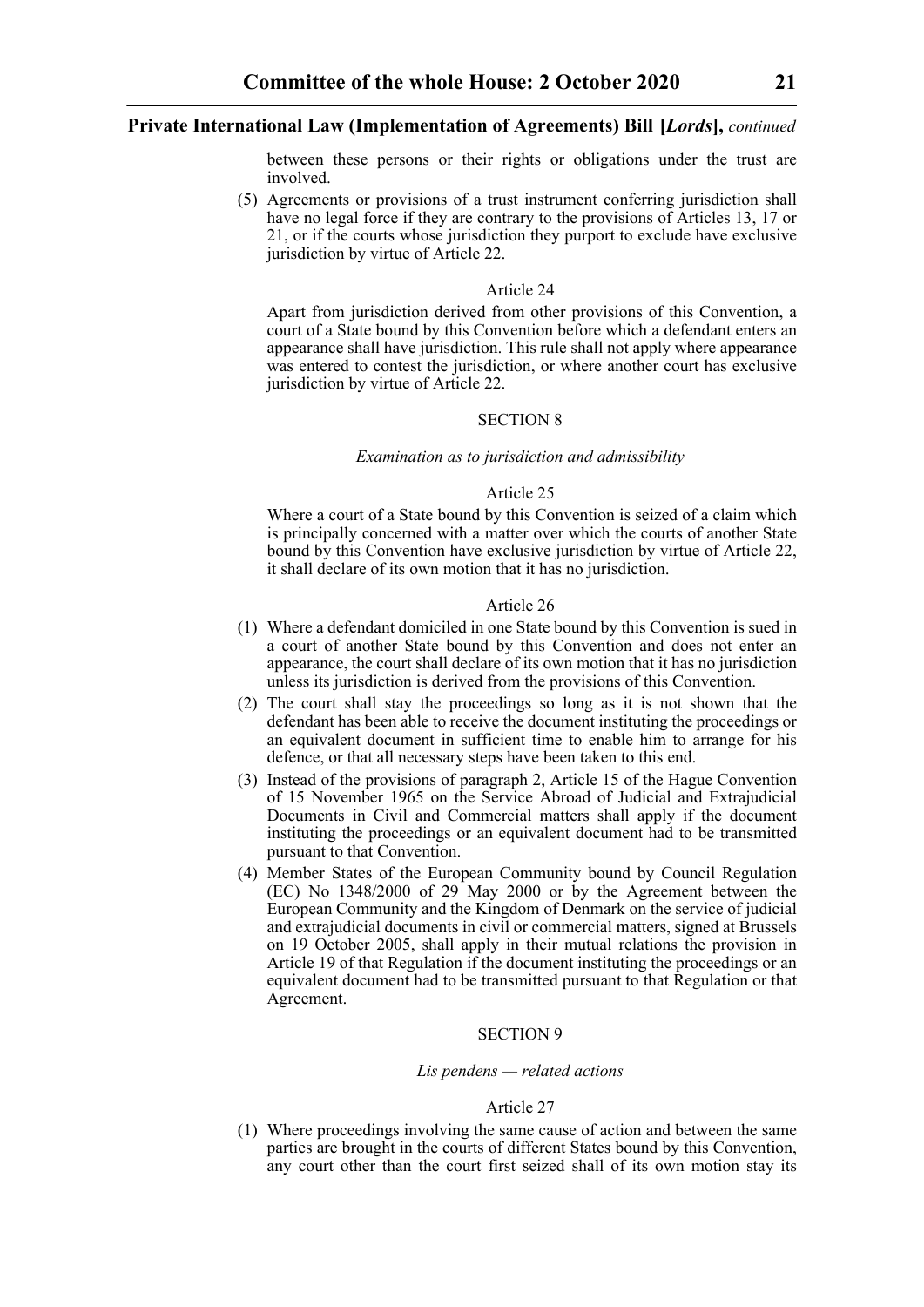proceedings until such time as the jurisdiction of the court first seized is established.

(2) Where the jurisdiction of the court first seized is established, any court other than the court first seized shall decline jurisdiction in favour of that court.

### Article 28

- (1) Where related actions are pending in the courts of different States bound by this Convention, any court other than the court first seized may stay its proceedings.
- (2) Where these actions are pending at first instance, any court other than the court first seized may also, on the application of one of the parties, decline jurisdiction if the court first seized has jurisdiction over the actions in question and its law permits the consolidation thereof.
- (3) For the purposes of this Article, actions are deemed to be related where they are so closely connected that it is expedient to hear and determine them together to avoid the risk of irreconcilable judgments resulting from separate proceedings.

#### Article 29

Where actions come within the exclusive jurisdiction of several courts, any court other than the court first seized shall decline jurisdiction in favour of that court.

## Article 30

For the purposes of this Section, a court shall be deemed to be seized—

- (1) at the time when the document instituting the proceedings or an equivalent document is lodged with the court, provided that the plaintiff has not subsequently failed to take the steps he was required to take to have service effected on the defendant; or
- (2) if the document has to be served before being lodged with the court at the time when it is received by the authority responsible for service, provided that the plaintiff has not subsequently failed to take the steps he was required to take to have the document lodged with the court.

## SECTION 10

## *Provisional, including protective, measures*

#### Article 31

Application may be made to the courts of a State bound by this Convention for such provisional, including protective, measures as may be available under the law of that State, even if, under this Convention, the courts of another State bound by this Convention have jurisdiction as to the substance of the matter.

## TITLE III

#### RECOGNITION AND ENFORCEMENT

## Article 32

For the purposes of this Convention, 'judgment' means any judgment given by a court or tribunal of a State bound by this Convention, whatever the judgment may be called, including a decree, order, decision or writ of execution, as well as the determination of costs or expenses by an officer of the court.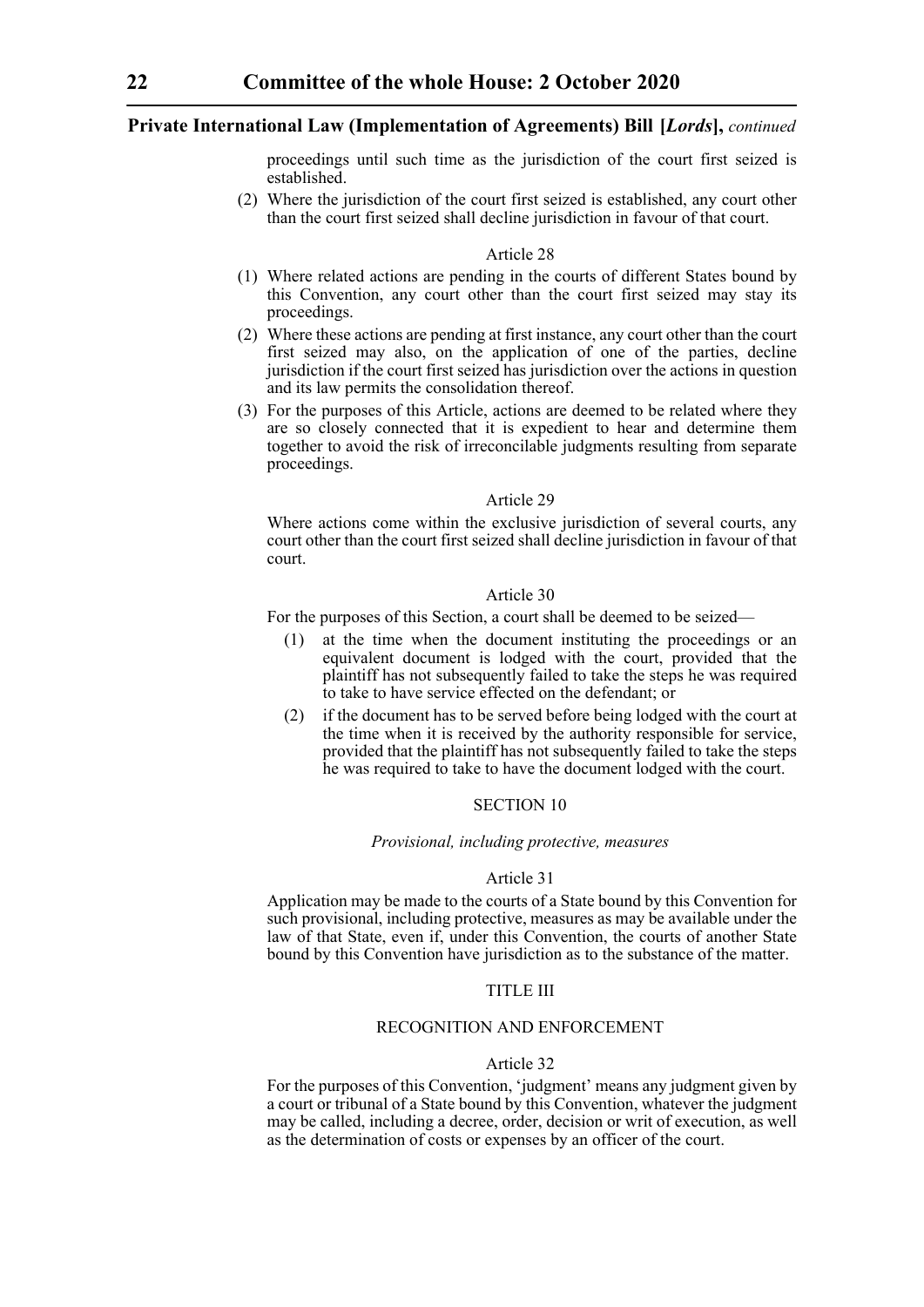## SECTION 1

## *Recognition*

#### Article 33

- (1) A judgment given in a State bound by this Convention shall be recognised in the other States bound by this Convention without any special procedure being required.
- (2) Any interested party who raises the recognition of a judgment as the principal issue in a dispute may, in accordance with the procedures provided for in Sections 2 and 3 of this Title, apply for a decision that the judgment be recognised.
- (3) If the outcome of proceedings in a court of a State bound by this Convention depends on the determination of an incidental question of recognition that court shall have jurisdiction over that question.

#### Article 34

A judgment shall not be recognised—

- (1) if such recognition is manifestly contrary to public policy in the State in which recognition is sought;
- (2) where it was given in default of appearance, if the defendant was not served with the document which instituted the proceedings or with an equivalent document in sufficient time and in such a way as to enable him to arrange for his defence, unless the defendant failed to commence proceedings to challenge the judgment when it was possible for him to do so;
- (3) if it is irreconcilable with a judgment given in a dispute between the same parties in the State in which recognition is sought;
- (4) if it is irreconcilable with an earlier judgment given in another State bound by this Convention or in a third State involving the same cause of action and between the same parties, provided that the earlier judgment fulfils the conditions necessary for its recognition in the State addressed.

## Article 35

- (1) Moreover, a judgment shall not be recognised if it conflicts with Sections 3, 4 or 6 of Title II, or in a case provided for in Article 68. A judgment may furthermore be refused recognition in any case provided for in Article 64(3) or 67(4).
- (2) In its examination of the grounds of jurisdiction referred to in the foregoing paragraph, the court or authority applied to shall be bound by the findings of fact on which the court of the State of origin based its jurisdiction.
- (3) Subject to the provisions of paragraph 1, the jurisdiction of the court of the State of origin may not be reviewed. The test of public policy referred to in Article 34(1) may not be applied to the rules relating to jurisdiction.

## Article 36

Under no circumstances may a foreign judgment be reviewed as to its substance.

## Article 37

(1) A court of a State bound by this Convention in which recognition is sought of a judgment given in another State bound by this Convention may stay the proceedings if an ordinary appeal against the judgment has been lodged.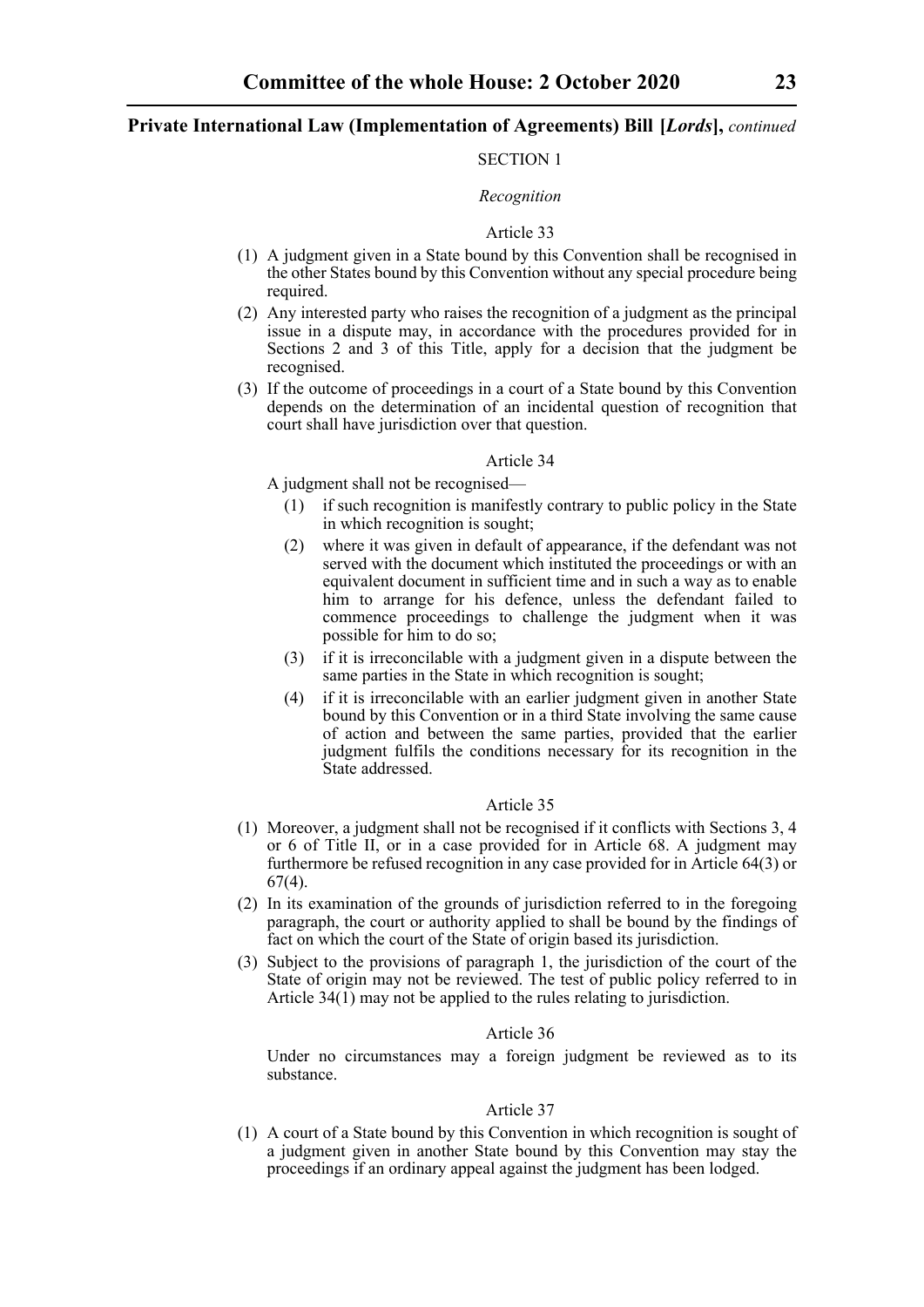(2) A court of a State bound by this Convention in which recognition is sought of a judgment given in Ireland or the United Kingdom may stay the proceedings if enforcement is suspended in the State of origin, by reason of an appeal.

## SECTION 2

#### *Enforcement*

## Article 38

- (1) A judgment given in a State bound by this Convention and enforceable in that State shall be enforced in another State bound by this Convention when, on the application of any interested party, it has been declared enforceable there.
- (2) However, in the United Kingdom, such a judgment shall be enforced in England and Wales, in Scotland, or in Northern Ireland when, on the application of any interested party, it has been registered for enforcement in that part of the United Kingdom.

#### Article 39

- (1) The application shall be submitted to the court or competent authority indicated in the list in Annex II.
- (2) The local jurisdiction shall be determined by reference to the place of domicile of the party against whom enforcement is sought, or to the place of enforcement.

## Article 40

- (1) The procedure for making the application shall be governed by the law of the State in which enforcement is sought.
- (2) The applicant must give an address for service of process within the area of jurisdiction of the court applied to. However, if the law of the State in which enforcement is sought does not provide for the furnishing of such an address, the applicant shall appoint a representative ad litem.
- (3) The documents referred to in Article 53 shall be attached to the application.

#### Article 41

The judgment shall be declared enforceable immediately on completion of the formalities in Article 53 without any review under Articles 34 and 35. The party against whom enforcement is sought shall not at this stage of the proceedings be entitled to make any submissions on the application.

#### Article 42

- (1) The decision on the application for a declaration of enforceability shall forthwith be brought to the notice of the applicant in accordance with the procedure laid down by the law of the State in which enforcement is sought.
- (2) The declaration of enforceability shall be served on the party against whom enforcement is sought, accompanied by the judgment, if not already served on that party.

- (1) The decision on the application for a declaration of enforceability may be appealed against by either party.
- (2) The appeal is to be lodged with the court indicated in the list in Annex III.
- (3) The appeal shall be dealt with in accordance with the rules governing procedure in contradictory matters.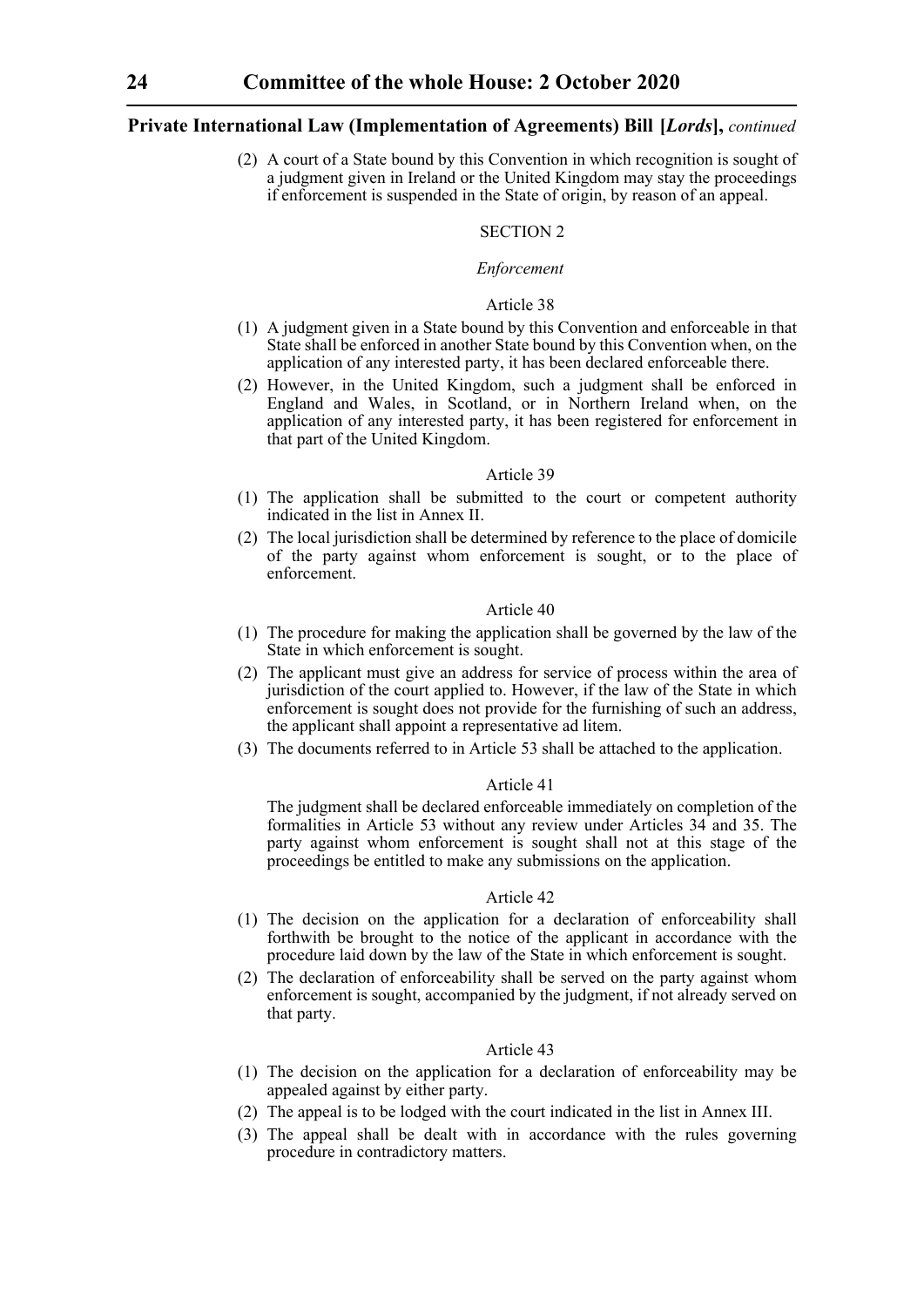- (4) If the party against whom enforcement is sought fails to appear before the appellate court in proceedings concerning an appeal brought by the applicant, Article  $26(2)$  to  $(4)$  shall apply even where the party against whom enforcement is sought is not domiciled in any of the States bound by this Convention.
- (5) An appeal against the declaration of enforceability is to be lodged within one month of service thereof. If the party against whom enforcement is sought is domiciled in a State bound by this Convention other than that in which the declaration of enforceability was given, the time for appealing shall be two months and shall run from the date of service, either on him in person or at his residence. No extension of time may be granted on account of distance.

## Article 44

The judgment given on the appeal may be contested only by the appeal referred to in Annex IV.

## Article 45

- (1) The court with which an appeal is lodged under Article 43 or Article 44 shall refuse or revoke a declaration of enforceability only on one of the grounds specified in Articles 34 and 35. It shall give its decision without delay.
- (2) Under no circumstances may the foreign judgment be reviewed as to its substance.

#### Article 46

- (1) The court with which an appeal is lodged under Article 43 or Article 44 may, on the application of the party against whom enforcement is sought, stay the proceedings if an ordinary appeal has been lodged against the judgment in the State of origin or if the time for such an appeal has not yet expired; in the latter case, the court may specify the time within which such an appeal is to be lodged.
- (2) Where the judgment was given in Ireland or the United Kingdom, any form of appeal available in the State of origin shall be treated as an ordinary appeal for the purposes of paragraph 1.
- (3) The court may also make enforcement conditional on the provision of such security as it shall determine.

## Article 47

- (1) When a judgment must be recognised in accordance with this Convention, nothing shall prevent the applicant from availing himself of provisional, including protective, measures in accordance with the law of the State requested without a declaration of enforceability under Article 41 being required.
- (2) The declaration of enforceability shall carry with it the power to proceed to any protective measures.
- (3) During the time specified for an appeal pursuant to Article 43(5) against the declaration of enforceability and until any such appeal has been determined, no measures of enforcement may be taken other than protective measures against the property of the party against whom enforcement is sought.

- (1) Where a foreign judgment has been given in respect of several matters and the declaration of enforceability cannot be given for all of them, the court or competent authority shall give it for one or more of them.
- (2) An applicant may request a declaration of enforceability limited to parts of a judgment.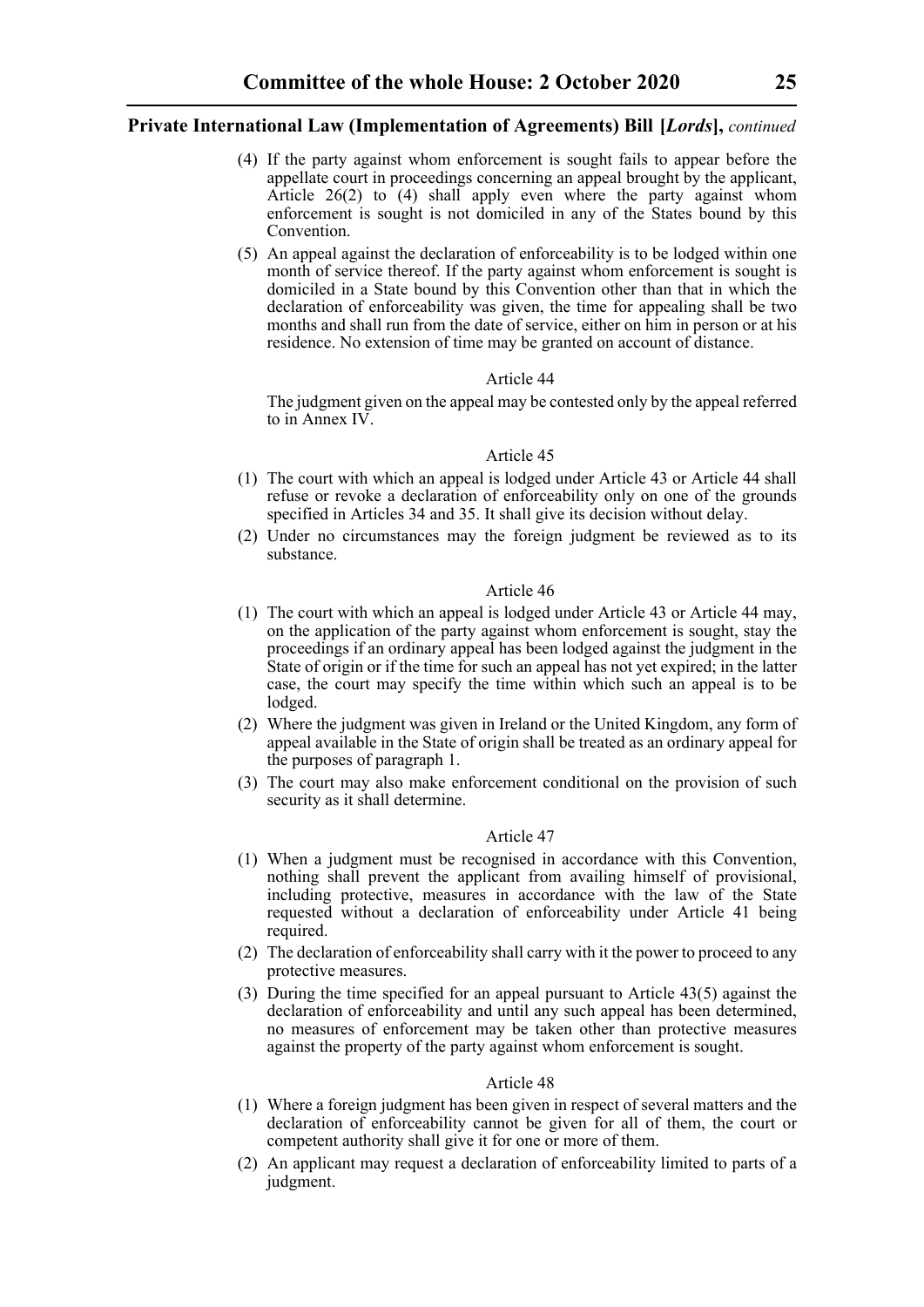#### Article 49

A foreign judgment which orders a periodic payment by way of a penalty shall be enforceable in the State in which enforcement is sought only if the amount of the payment has been finally determined by the courts of the State of origin.

#### Article 50

- (1) An applicant who in the State of origin has benefited from complete or partial legal aid or exemption from costs or expenses shall be entitled, in the procedure provided for in this Section, to benefit from the most favourable legal aid or the most extensive exemption from costs or expenses provided for by the law of the State addressed.
- (2) However, an applicant who requests the enforcement of a decision given by an administrative authority in Denmark, in Iceland or in Norway in respect of maintenance may, in the State addressed, claim the benefits referred to in paragraph 1 if he presents a statement from the Danish, Icelandic, or Norwegian Ministry of Justice to the effect that he fulfils the economic requirements to qualify for the grant of complete or partial legal aid or exemption from costs or expenses.

#### Article 51

No security, bond or deposit, however described, shall be required of a party who in one State bound by this Convention, applies for enforcement of a judgment given in another State bound by this Convention on the ground that he is a foreign national or that he is not domiciled or resident in the State in which enforcement is sought.

#### Article 52

In proceedings for the issue of a declaration of enforceability, no charge, duty or fee calculated by reference to the value of the matter at issue may be levied in the State in which enforcement is sought.

#### SECTION 3

#### *Common provisions*

## Article 53

- (1) A party seeking recognition or applying for a declaration of enforceability shall produce a copy of the judgment which satisfies the conditions necessary to establish its authenticity.
- (2) A party applying for a declaration of enforceability shall also produce the certificate referred to in Article 54, without prejudice to Article 55.

#### Article 54

The court or competent authority of a State bound by this Convention where a judgment was given shall issue, at the request of any interested party, a certificate using the standard form in Annex  $\bar{V}$  to this Convention.

- (1) If the certificate referred to in Article 54 is not produced, the court or competent authority may specify a time for its production or accept an equivalent document or, if it considers that it has sufficient information before it, dispense with its production.
- (2) If the court or competent authority so requires, a translation of the documents shall be produced. The translation shall be certified by a person qualified to do so in one of the States bound by this Convention.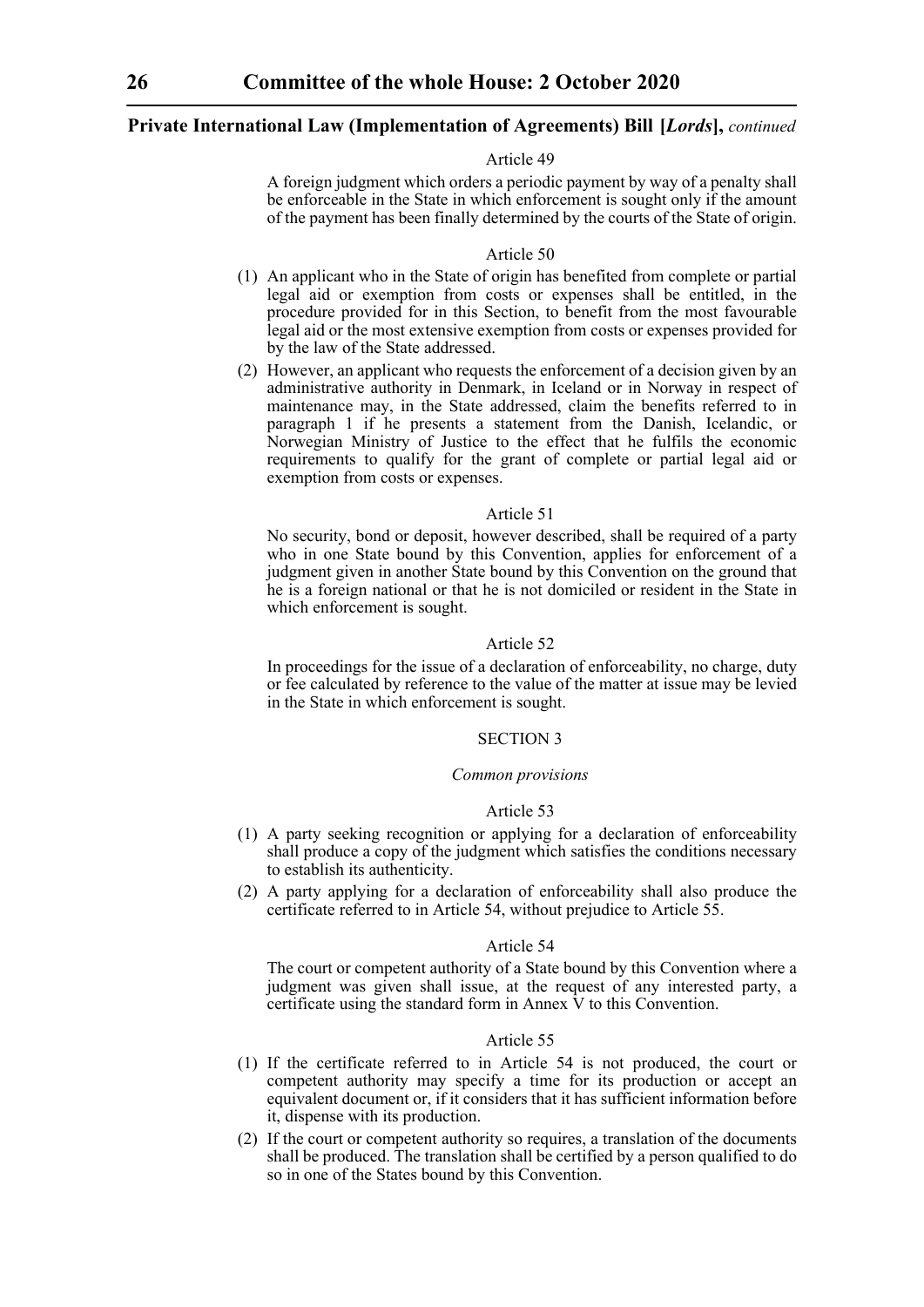## Article 56

No legalisation or other similar formality shall be required in respect of the documents referred to in Article 53 or Article  $55(2)$ , or in respect of a document appointing a representative ad litem.

## TITLE IV

## AUTHENTIC INSTRUMENTS AND COURT SETTLEMENTS

## Article 57

- (1) A document which has been formally drawn up or registered as an authentic instrument and is enforceable in one State bound by this Convention shall, in another State bound by this Convention, be declared enforceable there, on application made in accordance with the procedures provided for in Article 38, et seq. The court with which an appeal is lodged under Article 43 or Article 44 shall refuse or revoke a declaration of enforceability only if enforcement of the instrument is manifestly contrary to public policy in the State addressed.
- (2) Arrangements relating to maintenance obligations concluded with administrative authorities or authenticated by them shall also be regarded as authentic instruments within the meaning of paragraph 1.
- (3) The instrument produced must satisfy the conditions necessary to establish its authenticity in the State of origin.
- (4) Section 3 of Title III shall apply as appropriate. The competent authority of a State bound by this Convention where an authentic instrument was drawn up or registered shall issue, at the request of any interested party, a certificate using the standard form in Annex VI to this Convention.

#### Article 58

A settlement which has been approved by a court in the course of proceedings and is enforceable in the State bound by this Convention in which it was concluded shall be enforceable in the State addressed under the same conditions as authentic instruments. The court or competent authority of a State bound by this Convention where a court settlement was approved shall issue, at the request of any interested party, a certificate using the standard form in Annex  $\hat{V}$  to this Convention.

## TITLE V

#### GENERAL PROVISIONS

#### Article 59

- (1) In order to determine whether a party is domiciled in the State bound by this Convention whose courts are seised of a matter, the court shall apply its internal law.
- (2) If a party is not domiciled in the State whose courts are seised of the matter, then, in order to determine whether the party is domiciled in another State bound by this Convention, the court shall apply the law of that State.

- (1) For the purposes of this Convention, a company or other legal person or association of natural or legal persons is domiciled at the place where it has its—
	- (a) statutory seat; or
	- (b) central administration; or
	- (c) principal place of business.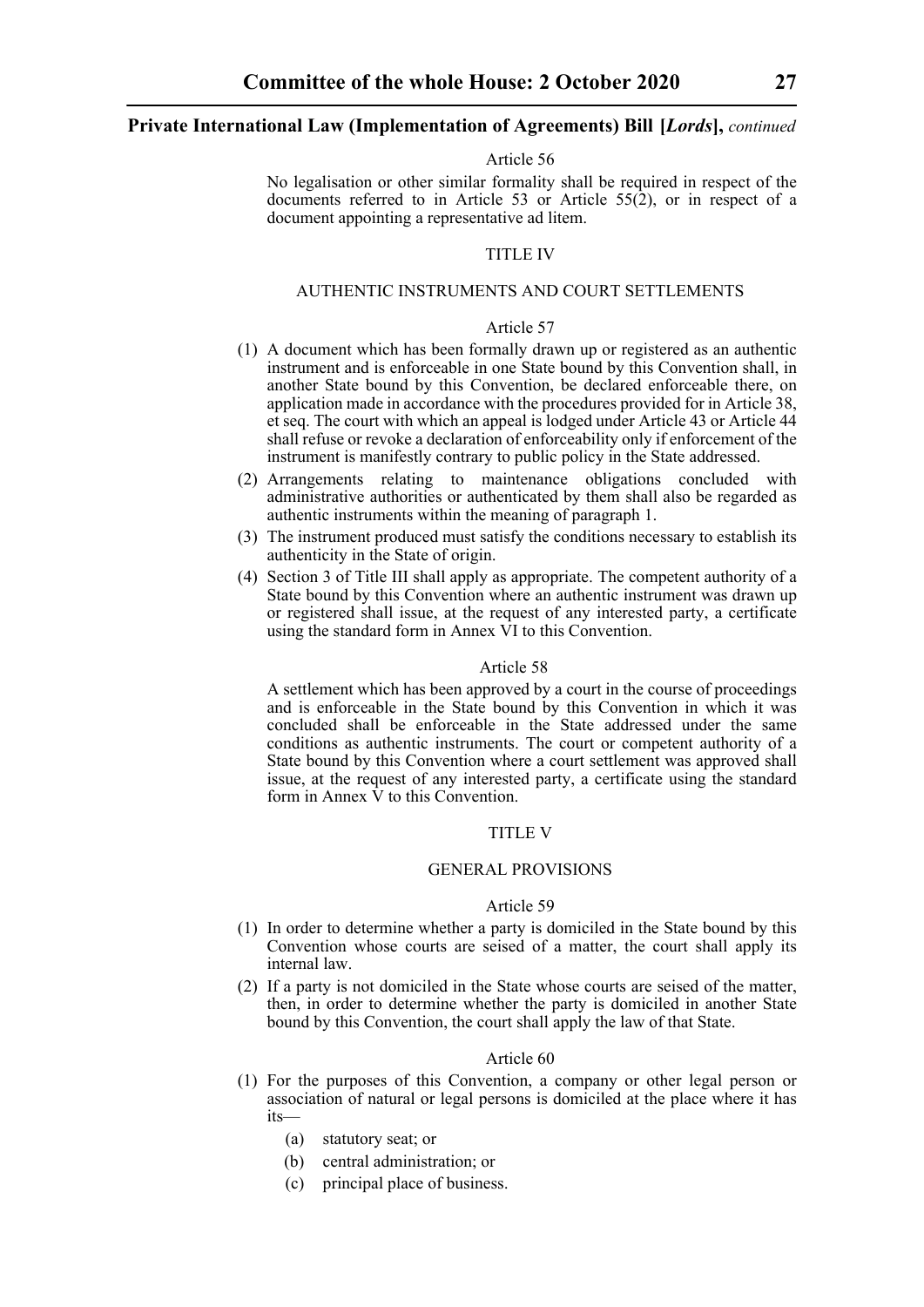- (2) For the purposes of the United Kingdom and Ireland 'statutory seat' means the registered office or, where there is no such office anywhere, the place of incorporation or, where there is no such place anywhere, the place under the law of which the formation took place.
- (3) In order to determine whether a trust is domiciled in the State bound by this Convention whose courts are seized of the matter, the court shall apply its rules of private international law.

#### Article 61

Without prejudice to any more favourable provisions of national laws, persons domiciled in a State bound by this Convention who are being prosecuted in the criminal courts of another State bound by this Convention of which they are not nationals for an offence which was not intentionally committed may be defended by persons qualified to do so, even if they do not appear in person. However, the court seised of the matter may order appearance in person; in the case of failure to appear, a judgment given in the civil action without the person concerned having had the opportunity to arrange for his defence need not be recognised or enforced in the other States bound by this Convention.

#### Article 62

For the purposes of this Convention, the expression 'court' shall include any authorities designated by a State bound by this Convention as having jurisdiction in the matters falling within the scope of this Convention.

## TITLE VI

## TRANSITIONAL PROVISIONS

## Article 63

- (1) This Convention shall apply only to legal proceedings instituted and to documents formally drawn up or registered as authentic instruments after its entry into force in the State of origin and, where recognition or enforcement of a judgment or authentic instruments is sought, in the State addressed.
- (2) However, if the proceedings in the State of origin were instituted before the entry into force of this Convention, judgments given after that date shall be recognised and enforced in accordance with Title III—
	- (a) if the proceedings in the State of origin were instituted after the entry into force of the Lugano Convention of 16 September 1988 both in the State of origin and in the State;
	- (b) in all other cases, if jurisdiction was founded upon rules which accorded with those provided for either in Title II or in a convention concluded between the State of origin and the State addressed which was in force when the proceedings were instituted.

## TITLE VII

## RELATIONSHIP TO COUNCIL REGULATION (EC) No 44/2001 AND OTHER INSTRUMENTS

#### Article 64

(1) This Convention shall not prejudice the application by the Member States of the European Community of the Council Regulation (EC) No 44/2001 on jurisdiction and the recognition and enforcement of judgments in civil and commercial matters, as well as any amendments thereof, of the Convention on Jurisdiction and the Enforcement of Judgments in Civil and Commercial Matters, signed at Brussels on 27 September 1968, and of the Protocol on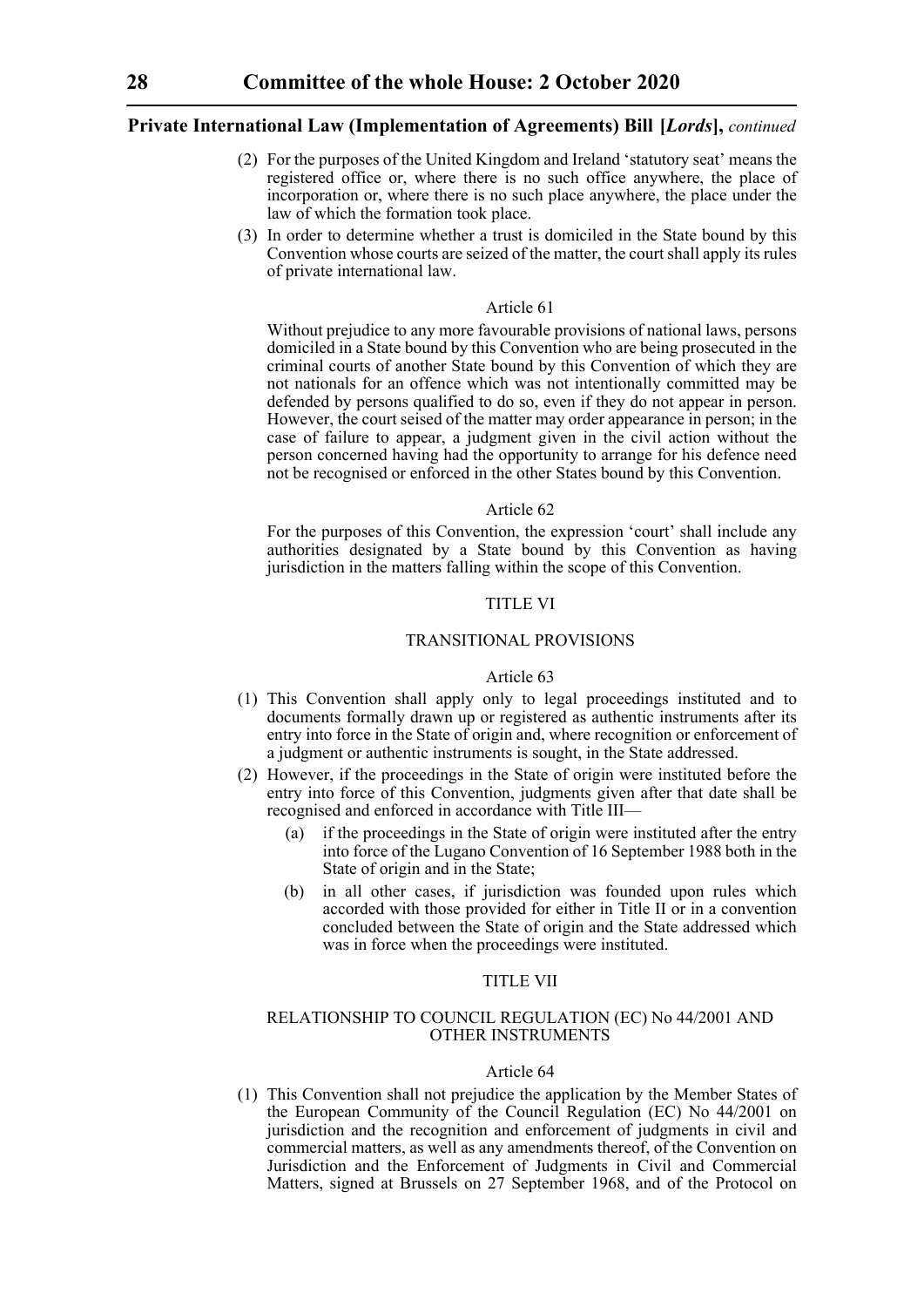interpretation of that Convention by the Court of Justice of the European Communities, signed at Luxembourg on 3 June 1971, as amended by the Conventions of Accession to the said Convention and the said Protocol by the States acceding to the European Communities, as well as of the Agreement between the European Community and the Kingdom of Denmark on jurisdiction and the recognition and enforcement of judgments in civil and commercial matters, signed at Brussels on 19 October 2005.

- (2) However, this Convention shall in any event be applied—
	- (a) in matters of jurisdiction, where the defendant is domiciled in the territory of a State where this Convention but not an instrument referred to in paragraph 1 of this Article applies, or where Articles 22 or 23 of this Convention confer jurisdiction on the courts of such a State;
	- (b) in relation to lis pendens or to related actions as provided for in Articles 27 and 28, when proceedings are instituted in a State where the Convention but not an instrument referred to in paragraph 1 of this Article applies and in a State where this Convention as well as an instrument referred to in paragraph 1 of this Article apply;
	- (c) in matters of recognition and enforcement, where either the State of origin or the State addressed is not applying an instrument referred to in paragraph 1 of this Article.
- (3) In addition to the grounds provided for in Title III, recognition or enforcement may be refused if the ground of jurisdiction on which the judgment has been based differs from that resulting from this Convention and recognition or enforcement is sought against a party who is domiciled in a State where this Convention but not an instrument referred to in paragraph 1 of this Article applies, unless the judgment may otherwise be recognised or enforced under any rule of law in the State addressed.

#### Article 65

Subject to the provisions of Articles 63(2), 66 and 67, this Convention shall, as between the States bound by this Convention, supersede the conventions concluded between two or more of them that cover the same matters as those to which this Convention applies. In particular, the conventions mentioned in Annex VII shall be superseded.

#### Article 66

- (1) The conventions referred to in Article 65 shall continue to have effect in relation to matters to which this Convention does not apply.
- (2) They shall continue to have effect in respect of judgments given and documents formally drawn up or registered as authentic instruments before the entry into force of this Convention.

- (1) This Convention shall not affect any conventions by which the Contracting Parties and/or the States bound by this Convention are bound and which in relation to particular matters, govern jurisdiction or the recognition or enforcement of judgments. Without prejudice to obligations resulting from other agreements between certain Contracting Parties, this Convention shall not prevent Contracting Parties from entering into such conventions.
- (2) This Convention shall not prevent a court of a State bound by this Convention and by a convention on a particular matter from assuming jurisdiction in accordance with that convention, even where the defendant is domiciled in another State bound by this Convention which is not a party to that convention. The court hearing the action shall, in any event, apply Article 26 of this Convention.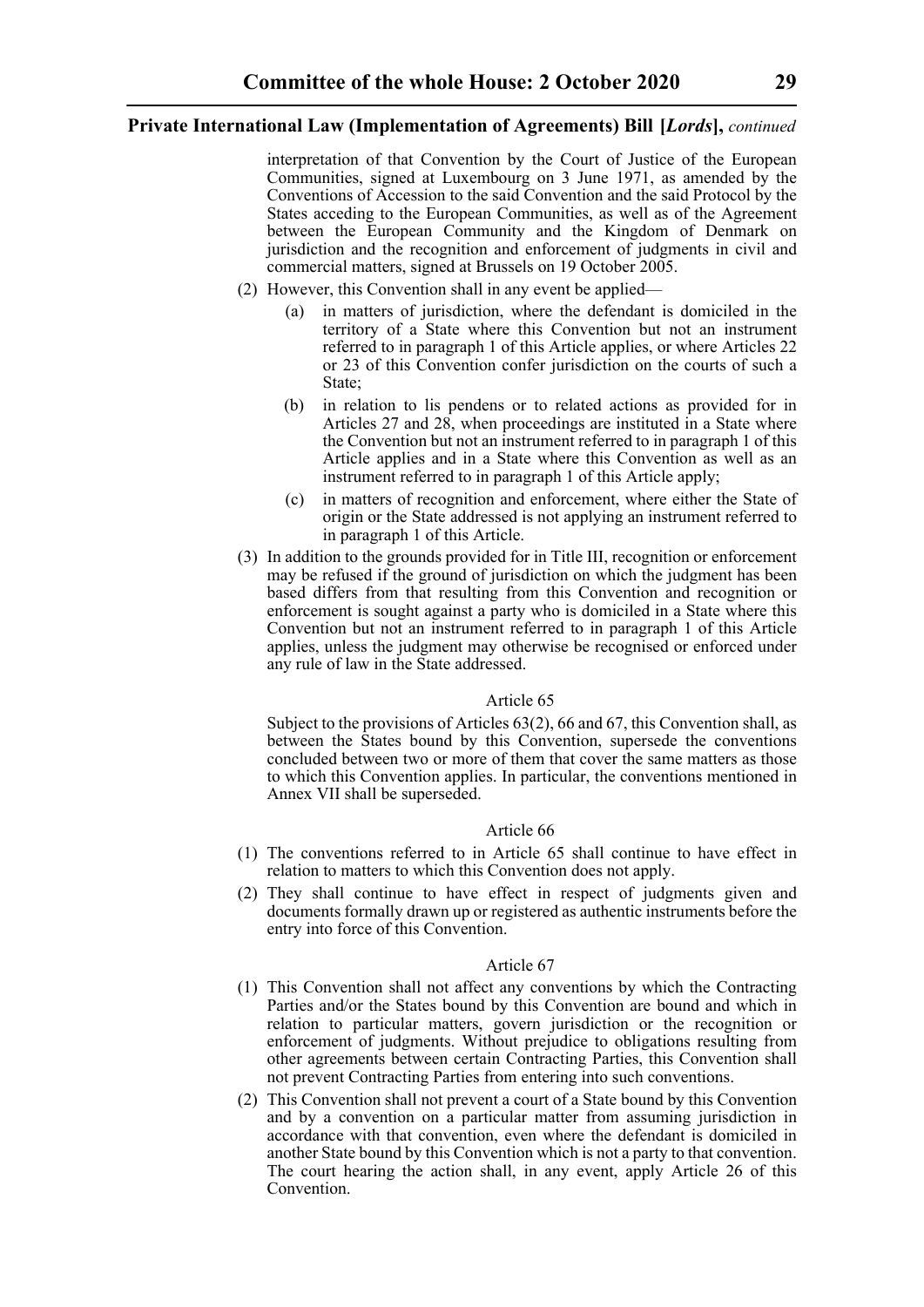- (3) Judgments given in a State bound by this Convention by a court in the exercise of jurisdiction provided for in a convention on a particular matter shall be recognised and enforced in the other States bound by this Convention in accordance with Title III of this Convention.
- (4) In addition to the grounds provided for in Title III, recognition or enforcement may be refused if the State addressed is not bound by the convention on a particular matter and the person against whom recognition or enforcement is sought is domiciled in that State, or, if the State addressed is a Member State of the European Community and in respect of conventions which would have to be concluded by the European Community, in any of its Member States, unless the judgment may otherwise be recognised or enforced under any rule of law in the State addressed.
- (5) Where a convention on a particular matter to which both the State of origin and the State addressed are parties lays down conditions for the recognition or enforcement of judgments, those conditions shall apply. In any event, the provisions of this Convention which concern the procedures for recognition and enforcement of judgments may be applied.

#### Article 68

- (1) This Convention shall not affect agreements by which States bound by this Convention undertook, prior to the entry into force of this Convention, not to recognise judgments given in other States bound by this Convention against defendants domiciled or habitually resident in a third State where, in cases provided for in Article 4, the judgment could only be founded on a ground of jurisdiction as specified in Article 3(2). Without prejudice to obligations resulting from other agreements between certain Contracting Parties, this Convention shall not prevent Contracting Parties from entering into such conventions.
- (2) However, a Contracting Party may not assume an obligation towards a third State not to recognise a judgment given in another State bound by this Convention by a court basing its jurisdiction on the presence within that State of property belonging to the defendant, or the seizure by the plaintiff of property situated there-
	- (a) if the action is brought to assert or declare proprietary or possessory rights in that property, seeks to obtain authority to dispose of it, or arises from another issue relating to such property; or
	- (b) if the property constitutes the security for a debt which is the subjectmatter of the action.

#### TITLE VIII

#### FINAL PROVISIONS

- (1) The Convention shall be open for signature by the European Community, Denmark, and States which, at the time of the opening for signature, are Members of the European Free Trade Association.
- (2) This Convention shall be subject to ratification by the Signatories. The instruments of ratification shall be deposited with the Swiss Federal Council, which shall act as Depositary of this Convention.
- (3) At the time of the ratification, the Contracting Parties may submit declarations in accordance with Articles I, II and III of Protocol 1.
- (4) The Convention shall enter into force on the first day of the sixth month following the date on which the European Community and a Member of the European Free Trade Association deposit their instruments of ratification.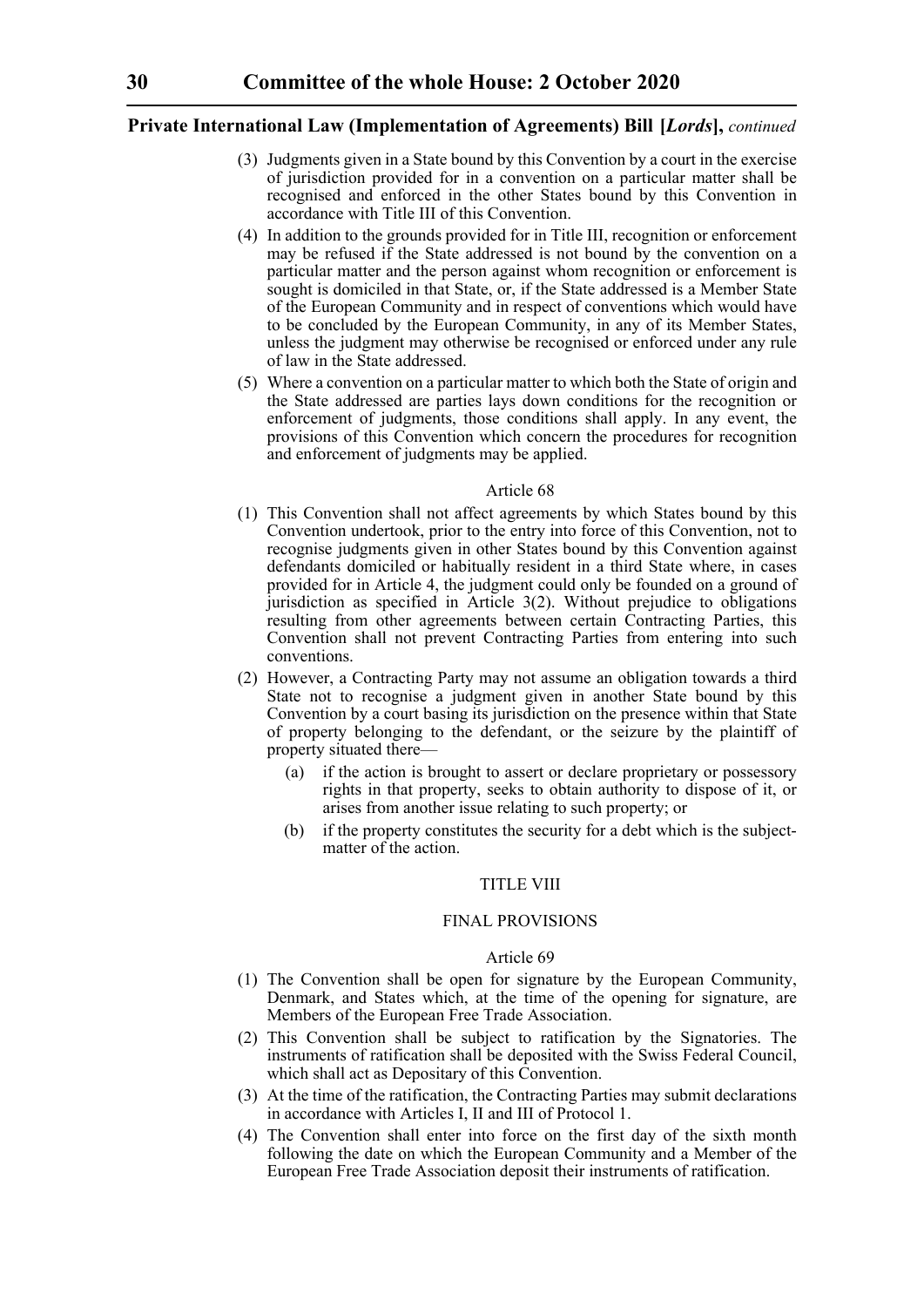- (5) The Convention shall enter into force in relation to any other Party on the first day of the third month following the deposit of its instrument of ratification.
- (6) Without prejudice to Article 3(3) of Protocol 2, this Convention shall replace the Convention on jurisdiction and the enforcement of judgments in civil and commercial matters done at Lugano on 16 September 1988 as of the date of its entry into force in accordance with paragraphs 4 and 5 above. Any reference to the 1988 Lugano Convention in other instruments shall be understood as a reference to this Convention.
- (7) Insofar as the relations between the Member States of the European Community and the non-European territories referred to in Article  $70(1)(b)$  are concerned, this Convention shall replace the Convention on Jurisdiction and the Enforcement of Judgments in Civil and Commercial Matters, signed at Brussels on 27 September 1968, and of the Protocol on interpretation of that Convention by the Court of Justice of the European Communities, signed at Luxembourg on 3 June 1971, as amended by the Conventions of Accession to the said Convention and the said Protocol by the States acceding to the European Communities, as of the date of the entry into force of this Convention with respect to these territories in accordance with Article 73(2).

#### Article 70

- (1) After entering into force this Convention shall be open for accession by—
	- (a) the States which, after the opening of this Convention for signature, become Members of the European Free Trade Association, under the conditions laid down in Article 71;
	- (b) Member States of the European Community acting on behalf of certain non-European territories that are part of the territory of that Member State or for whose external relations that Member State is responsible, under the conditions laid down in Article 71;
	- (c) any other State, under the conditions laid down in Article 72.
- (2) States referred to in paragraph 1, which wish to become a Contracting Party to this Convention, shall address their application to the Depositary. The application, including the information referred to in Articles 71 and 72 shall be accompanied by a translation into English and French.

#### Article 71

- (1) Any State referred to in Article 70(1)(a) and (b) wishing to become a Contracting Party to this Convention—
	- (a) shall communicate the information required for the application of this Convention;
	- (b) may submit declarations in accordance with Articles I and III of Protocol 1.
- (2) The Depositary shall transmit any information received pursuant to paragraph 1 to the other Contracting Parties prior to the deposit of the instrument of accession by the State concerned.

- (1) Any State referred to in Article 70(1)(c) wishing to become a Contracting Party to this Convention—
	- (a) shall communicate the information required for the application of this Convention;
	- (b) may submit declarations in accordance with Articles I and III of Protocol 1; and
	- (c) shall provide the Depositary with information on, in particular—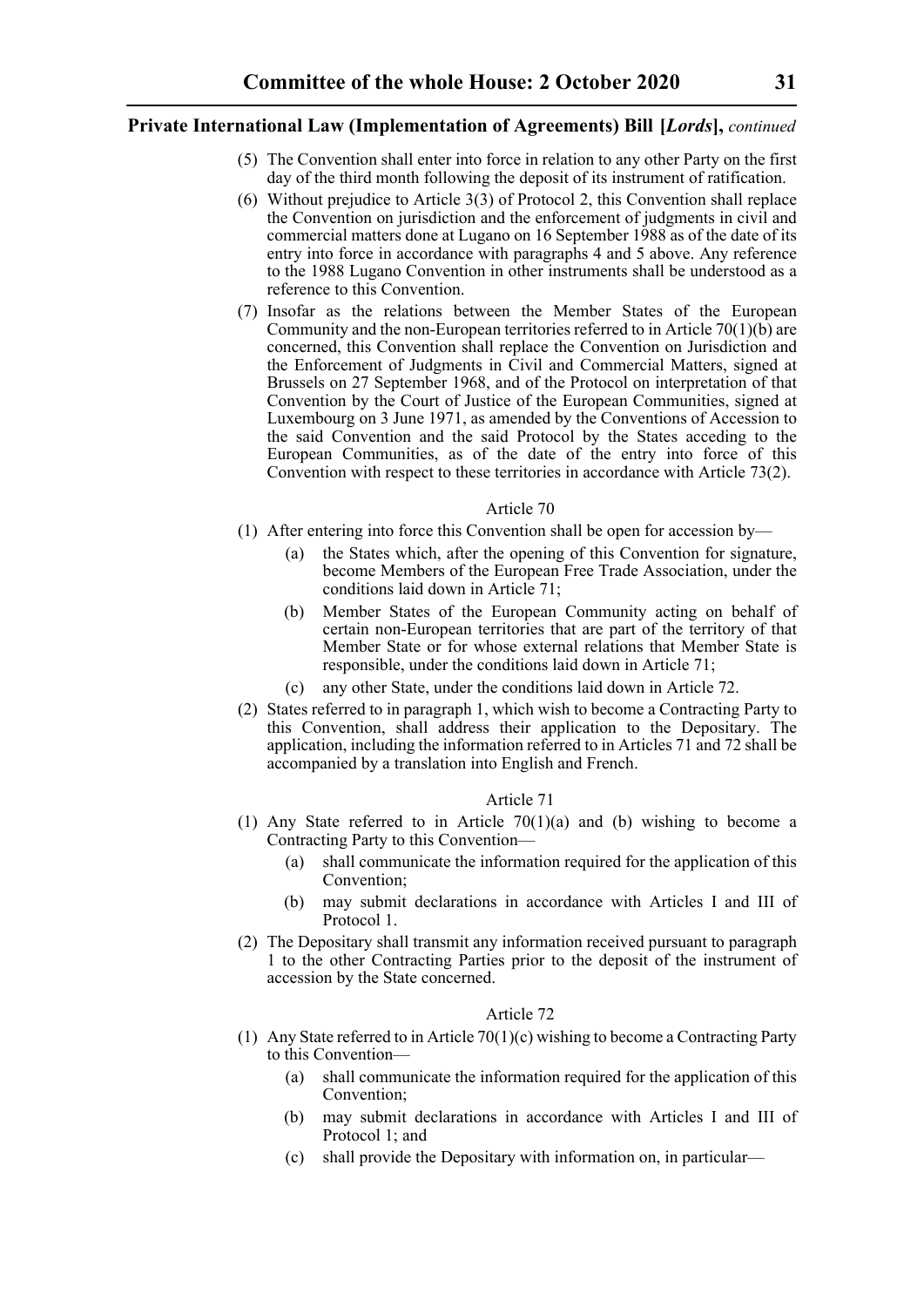- (i) their judicial system, including information on the appointment and independence of judges;
- (ii) their internal law concerning civil procedure and enforcement of judgments; and
- (iii) their private international law relating to civil procedure.
- (2) The Depositary shall transmit any information received pursuant to paragraph 1 to the other Contracting Parties prior to inviting the State concerned to accede in accordance with paragraph 3 of this Article.
- (3) Without prejudice to paragraph 4, the Depositary shall invite the State concerned to accede only if it has obtained the unanimous agreement of the Contracting Parties. The Contracting Parties shall endeavour to give their consent at the latest within one year after the invitation by the Depositary.
- (4) The Convention shall enter into force only in relations between the acceding State and the Contracting Parties which have not made any objections to the accession before the first day of the third month following the deposit of the instrument of accession.

## Article 73

- (1) The instruments of accession shall be deposited with the Depositary.
- (2) In respect of an acceding State referred to in Article 70, the Convention shall enter into force on the first day of the third month following the deposit of its instrument of accession. As of that moment, the acceding State shall be considered a Contracting Party to the Convention.
- (3) Any Contracting Party may submit to the Depositary a text of this Convention in the language or languages of the Contracting Party concerned, which shall be authentic if so agreed by the Contracting Parties in accordance with Article 4 of Protocol 2.

## Article 74

- (1) This Convention is concluded for an unlimited period.
- (2) Any Contracting Party may, at any time, denounce the Convention by sending a notification to the Depositary.
- (3) The denunciation shall take effect at the end of the calendar year following the expiry of a period of six months from the date of receipt by the Depositary of the notification of denunciation.

## Article 75

The following are annexed to this Convention—

a Protocol 1, on certain questions of jurisdiction, procedure and enforcement,

a Protocol 2, on the uniform interpretation of this Convention and on the Standing Committee,

a Protocol 3, on the application of Article 67 of this Convention,

Annexes I through IV and Annex VII, with information related to the application of this Convention,

Annexes V and VI, containing the certificates referred to in Articles 54, 58 and 57 of this Convention,

Annex VIII, containing the authentic languages referred to in Article 79 of this Convention, and

Annex IX, concerning the application of Article II of Protocol 1.

These Protocols and Annexes shall form an integral part of this Convention.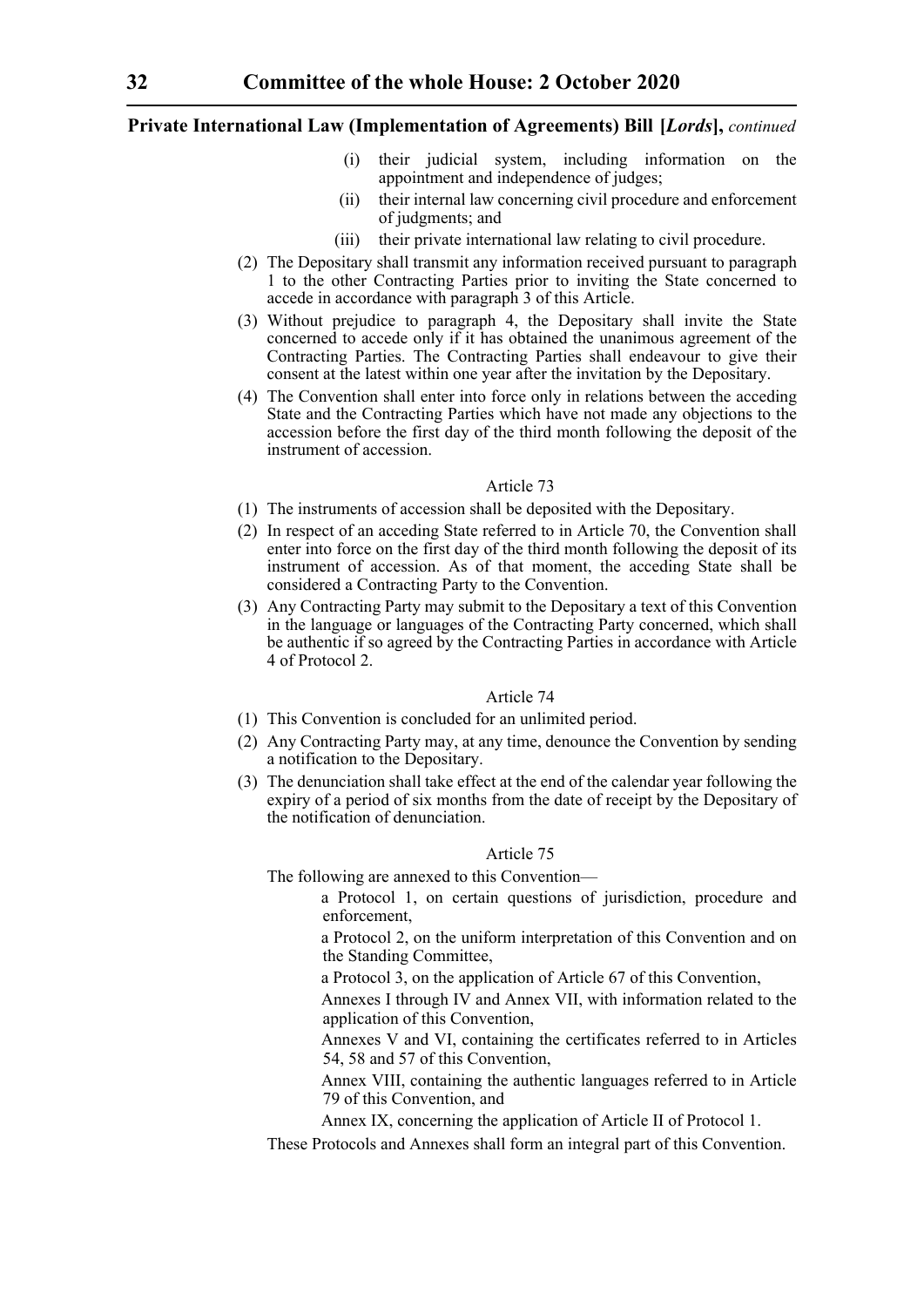## Article 76

Without prejudice to Article 77, any Contracting Party may request the revision of this Convention. To that end, the Depositary shall convene the Standing Committee as laid down in Article 4 of Protocol 2.

## Article 77

- (1) The Contracting Parties shall communicate to the Depositary the text of any provisions of the laws which amend the lists set out in Annexes I through IV as well as any deletions in or additions to the list set out in Annex VII and the date of their entry into force. Such communication shall be made within reasonable time before the entry into force and be accompanied by a translation into English and French. The Depositary shall adapt the Annexes concerned accordingly, after having consulted the Standing Committee in accordance with Article 4 of Protocol 2. For that purpose, the Contracting Parties shall provide a translation of the adaptations into their languages.
- (2) Any amendment of Annexes V through VI and VIII through IX to this Convention shall be adopted by the Standing Committee in accordance with Article 4 of Protocol 2.

#### Article 78

- (1) The Depositary shall notify the Contracting Parties of—
	- (a) the deposit of each instrument of ratification or accession;
	- (b) the dates of entry into force of this Convention in respect of the Contracting Parties;
	- (c) any declaration received pursuant to Articles I to IV of Protocol 1;
	- (d) any communication made pursuant to Article 74(2), Article 77(1) and paragraph 4 of Protocol 3.
- (2) The notifications will be accompanied by translations into English and French.

#### Article 79

This Convention, drawn up in a single original in the languages listed in Annex VIII, all texts being equally authentic, shall be deposited in the Swiss Federal Archives. The Swiss Federal Council shall transmit a certified copy to each Contracting Party.

In witness whereof, the undersigned Plenipotentiaries, have signed this Convention.

Done at Lugano, on 30 October 2007.""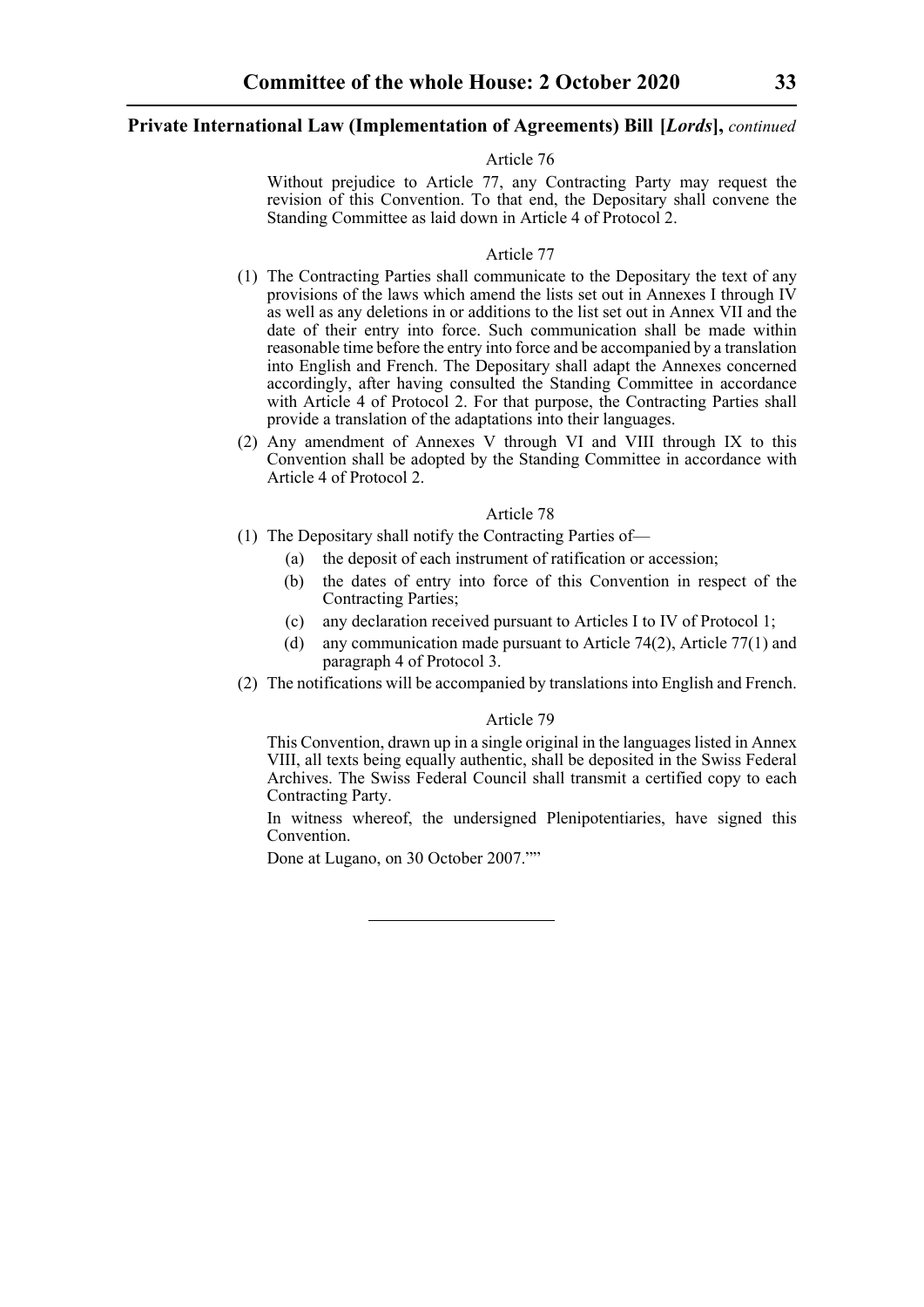## Joanna Cherry

To move the following Schedule—

**NS2**

#### "SCHEDULE

#### SUPER-AFFIRMATIVE RESOLUTION PROCEDURE

- 1 If the Secretary of State considers it appropriate to make regulations for the purpose of, or in connection with, implementing any international agreement, the Secretary of State Minister may lay before Parliament—
	- (a) draft regulations, and
	- (b) an explanatory document.
- 2 The explanatory document must introduce and give reasons for implementing the international agreement.
- 3 Subject as follows, if after the expiry of the 40-day period the draft regulations laid under subsection (1) are approved by a resolution of each House of Parliament, the Minister may make regulations in the terms of the draft regulations.
- 4 The procedure in paragraphs (5) to (8) shall apply to the draft regulations instead of the procedure in paragraph (3) if—
	- (a) either House of Parliament so resolves within the 30-day period, or
	- (b) a committee of either House charged with reporting on the draft regulations so recommends within the 30-day period and the House to which the recommendation is made does not by resolution reject the recommendation within that period.
- 5 The Secretary of State must have regard to—
	- (a) any representations,
	- (b) any resolution of either House of Parliament, and
	- (c) any recommendations of a committee of either House of Parliament charged with reporting on the draft regulations, made during the 60 day period with regard to the draft regulations.
- 6 If, after the expiry of the 60-day period, the draft regulations are approved by a resolution of each House of Parliament, the Secretary of State may make regulations in the terms of the draft regulations.
- 7 If, after the expiry of the 60-day period, the Secretary of State wishes to proceed with the draft regulations but with material changes, the Secretary of State may lay before Parliament—
	- (a) a revised draft of the regulations, and
	- (b) a statement giving a summary of the changes proposed.
- 8 If the revised draft regulations are approved by a resolution of each House of Parliament, the Secretary of State may make regulations in the terms of the revised draft regulations.
- 9 For the purposes of this Schedule regulations are made in the terms of draft regulations or revised draft regulations if they contain no material changes to their provisions.
- 10 In this paragraph, references to the "30-day", "40-day" and "60-day" periods in relation to any draft regulations are to the periods of 30, 40 and 60 days beginning with the day on which the draft regulations were laid before Parliament.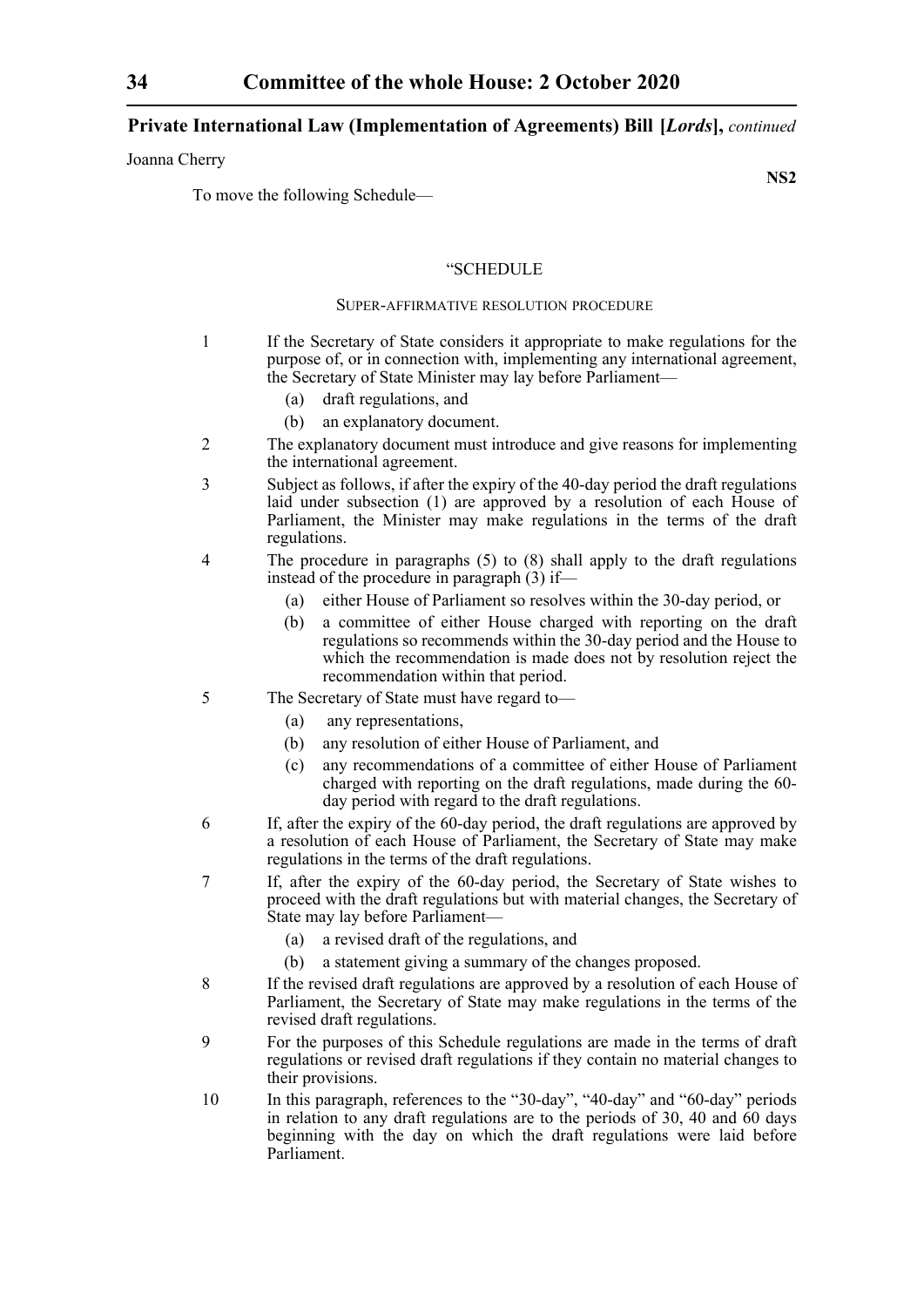11 For the purposes of paragraph 10 no account is to be taken of any time during which Parliament is dissolved or prorogued or during which either House is adjourned for more than four days."

## *Member's explanatory statement*

*This new Schedule would apply the super-affirmative resolution procedure to regulations implementing the Lugano Convention in the UK (see NC2).*

Keir Starmer Mr David Lammy Alex Cunningham Karl Turner Mr Nicholas Brown

**NS3**

To move the following Schedule—

## "SCHEDULE

## REGULATIONS UNDER SECTION (*IMPLEMENTATION OF OTHER AGREEMENTS ON PRIVATE INTERNATIONAL LAW (NO. 2)*)

#### *Restrictions on power to make regulations*

- 1 (1) Regulations under section (*Implementation of other agreements on private international law (No. 2)*) may not include—
	- (a) provision that confers power to legislate by means of regulations, orders, rules or other subordinate instrument (other than rules of procedure for courts or tribunals);
	- (b) provision that creates an offence for which an individual who has reached the age of 18 (or, in relation to Scotland or Northern Ireland, 21) is capable of being sentenced to imprisonment for a term of more than two years (ignoring any enactment prohibiting or restricting the imprisonment of individuals who have no previous convictions).
	- (2) Sub-paragraph (1)(a) does not prevent the modification of a power to legislate conferred otherwise than under section (*Implementation of other agreements on private international law (No. 2)*), or the extension of any such power to purposes of a similar kind to those for which it was conferred.
	- (3) A power to give practice directions or other directions regarding matters of administration is not a power to legislate for the purposes of sub-paragraph  $(1)(a)$ .

*Regulations to be made by statutory instrument or statutory rule*

- 2 The power to make regulations under section (*Implementation of other agreements on private international law (No. 2)*)—
	- (a) is exercisable by statutory instrument, in the case of regulations made by the Secretary of State;
	- (b) is exercisable by statutory rule for the purposes of the Statutory Rules (Northern Ireland) Order 1979 (S.I. 1979/1573 (N.I. 12)), in the case of regulations made by a Northern Ireland department.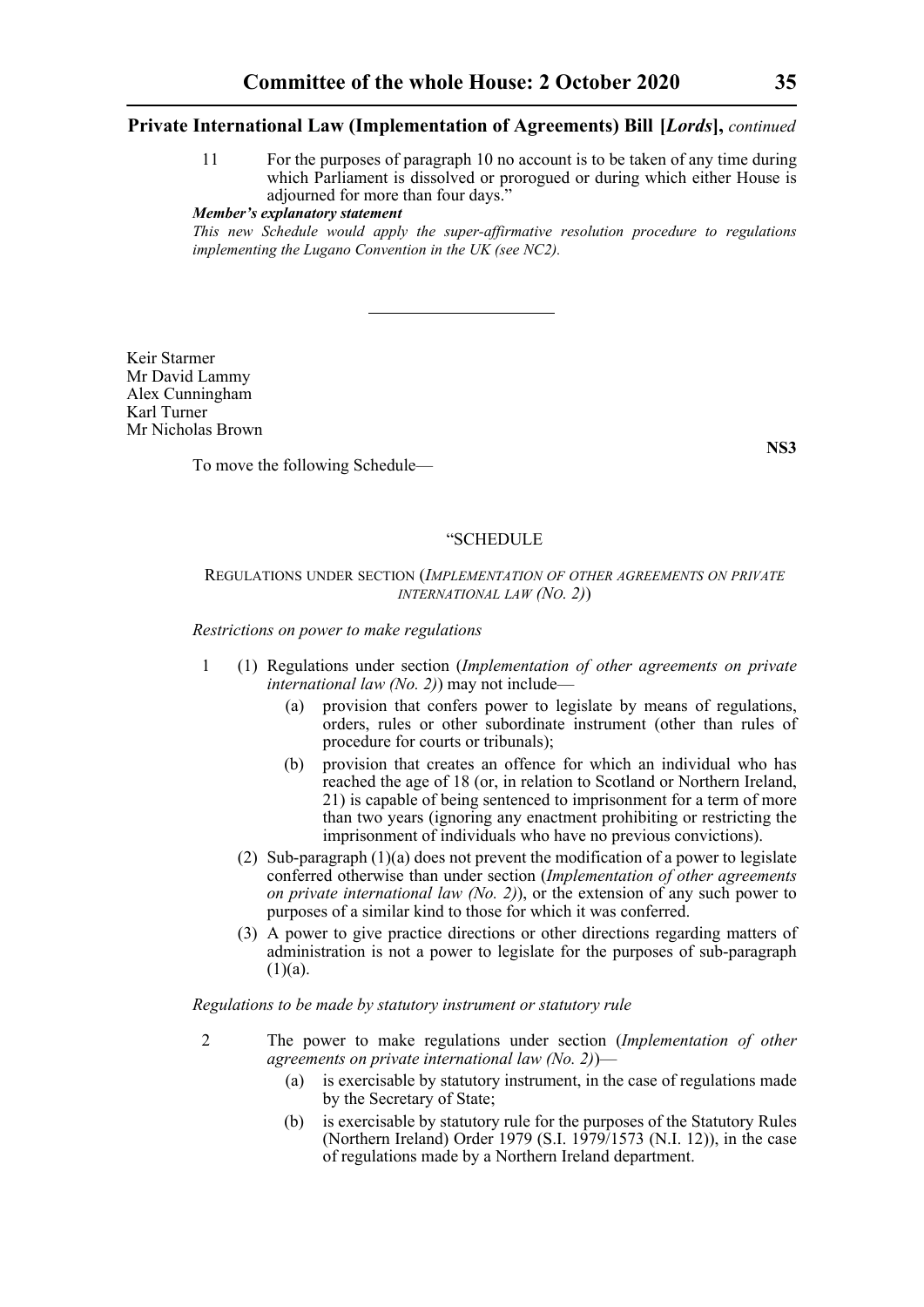*Parliamentary or assembly procedure*

- 3 (1) This paragraph applies to a statutory instrument containing regulations made by the Secretary of State under section (*Implementation of other agreements on private international law (No. 2)*).
	- (2) If the instrument contains (whether alone or with other provision)—
		- (a) provision made for the purpose of implementing or applying, in relation to the United Kingdom or a particular part of the United Kingdom, any relevant international agreement that has not previously been the subject of any such provision (whether made by regulations under section (*Implementation of other agreements on private international law (No. 2)*) or otherwise),
		- (b) provision made for the purpose of giving effect, in relation to the United Kingdom or a particular part of the United Kingdom, to any relevant arrangements that relate to a particular territory and have not previously been the subject of any such provision (whether made by regulations under that section or otherwise),
		- (c) provision that creates or extends, or increases the penalty for, a criminal offence, or
		- (d) provision that amends primary legislation,

it may not be made unless it has been approved under the super-affirmative procedure (see paragraph 4).

- (3) In this Schedule "relevant arrangements" means arrangements of the kind mentioned in section (*Implementation of other agreements on private international law (No. 2)*) (3).
- (4) If sub-paragraph (2) does not apply to the instrument, it may not be made unless a draft of the instrument has been laid before each House of Parliament and approved by a resolution of each House.

*Super-affirmative procedure*

- 4 (1) If the Secretary of State considers it appropriate to make regulations for the purpose of, or in connection with, implementing any international agreement, the Secretary of State may lay before Parliament—
	- (a) draft regulations, and
	- (b) an explanatory document.
	- (2) The explanatory document must introduce and give reasons for implementing the international agreement.
	- (3) Subject as follows, if after the expiry of the 40-day period the draft regulations laid under sub-paragraph (1) are approved by a resolution of each House of Parliament, the Secretary of State may make regulations in the terms of the draft regulations.
	- (4) The procedure in sub-paragraphs (5) to (8) shall apply to the draft regulations instead of the procedure in sub-paragraph (3) if—
		- (a) either House of Parliament so resolves within the 30-day period, or
		- (b) a committee of either House charged with reporting on the draft regulations so recommends within the 30-day period and the House to which the recommendation is made does not by resolution reject the recommendation within that period.
	- (5) The Secretary of State must have regard to—
		- (a) any representations,
		- (b) any resolution of either House of Parliament, and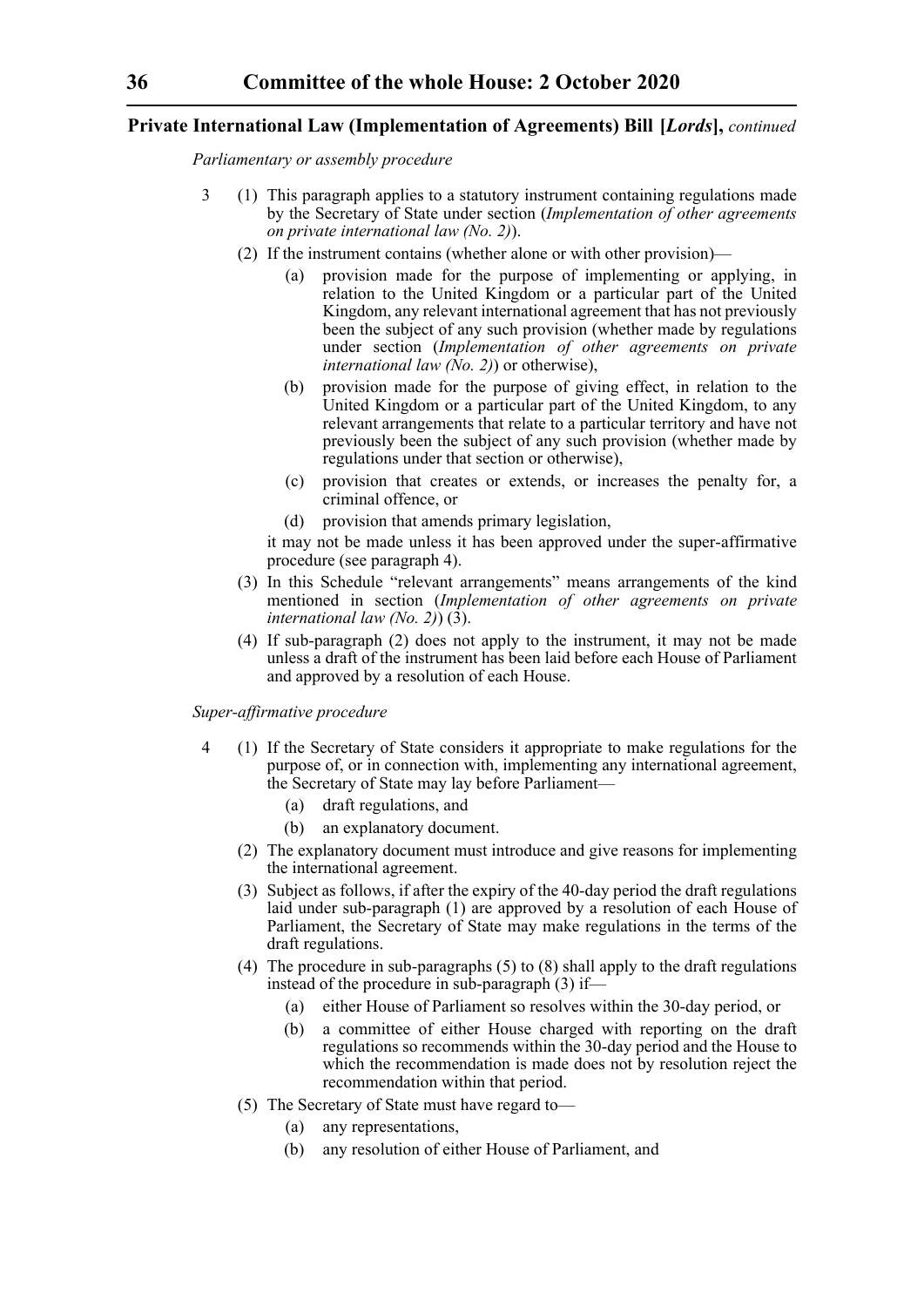- (c) any recommendations of a committee of either House of Parliament charged with reporting on the draft regulations, made during the 60 day period with regard to the draft regulations.
- (6) If after the expiry of the 60-day period the draft regulations are approved by a resolution of each House of Parliament, the Secretary of State may make regulations in the terms of the draft regulations.
- (7) If after the expiry of the 60-day period the Secretary of State wishes to proceed with the draft regulations but with material changes, the Secretary of State may lay before Parliament—
	- (a) a revised draft of the regulations, and
	- (b) a statement giving a summary of the changes proposed.
- (8) If the revised draft regulations are approved by a resolution of each House of Parliament, the Secretary of State may make regulations in the terms of the revised draft regulations.
- (9) For the purposes of this paragraph regulations are made in the terms of draft regulations or revised draft regulations if they contain no material changes to their provisions.
- (10) In this paragraph, references to the "30-day", "40-day" and "60-day" periods in relation to any draft regulations are to the periods of 30, 40 and 60 days beginning with the day on which the draft regulations were laid before Parliament.
- (11) For the purposes of sub-paragraph (10) no account is to be taken of any time during which Parliament is dissolved or prorogued or during which either House is adjourned for more than four days.

## *Scottish affirmative procedure*

- 5 (1) This paragraph applies to regulations made by the Scottish Ministers under section (*Implementation of other agreements on private international law (No. 2)*).
	- (2) The regulations are subject to the affirmative procedure (see section 29 of the Interpretation and Legislative Reform (Scotland) Act 2010).

## *Northern Ireland affirmative procedure*

- 6 (1) A Northern Ireland department may not make regulations under section (*Implementation of other agreements on private international law (No. 2)*) unless a draft of the regulations has been laid before the Northern Ireland Assembly and approved by a resolution of the Assembly.
	- (2) Section 41(3) of that Act applies for the purposes of sub-paragraph (1) in relation to the laying of a draft as it applies in relation to the laying of a statutory document under an enactment.

#### *Interpretation*

7 In this Schedule—

"amend" includes repeal or revoke;

"primary legislation" means any provision of—

- (a) an Act of Parliament,
- (b) an Act of the Scottish Parliament,
- (c) an Act or Measure of Senedd Cymru, or
- (d) Northern Ireland legislation;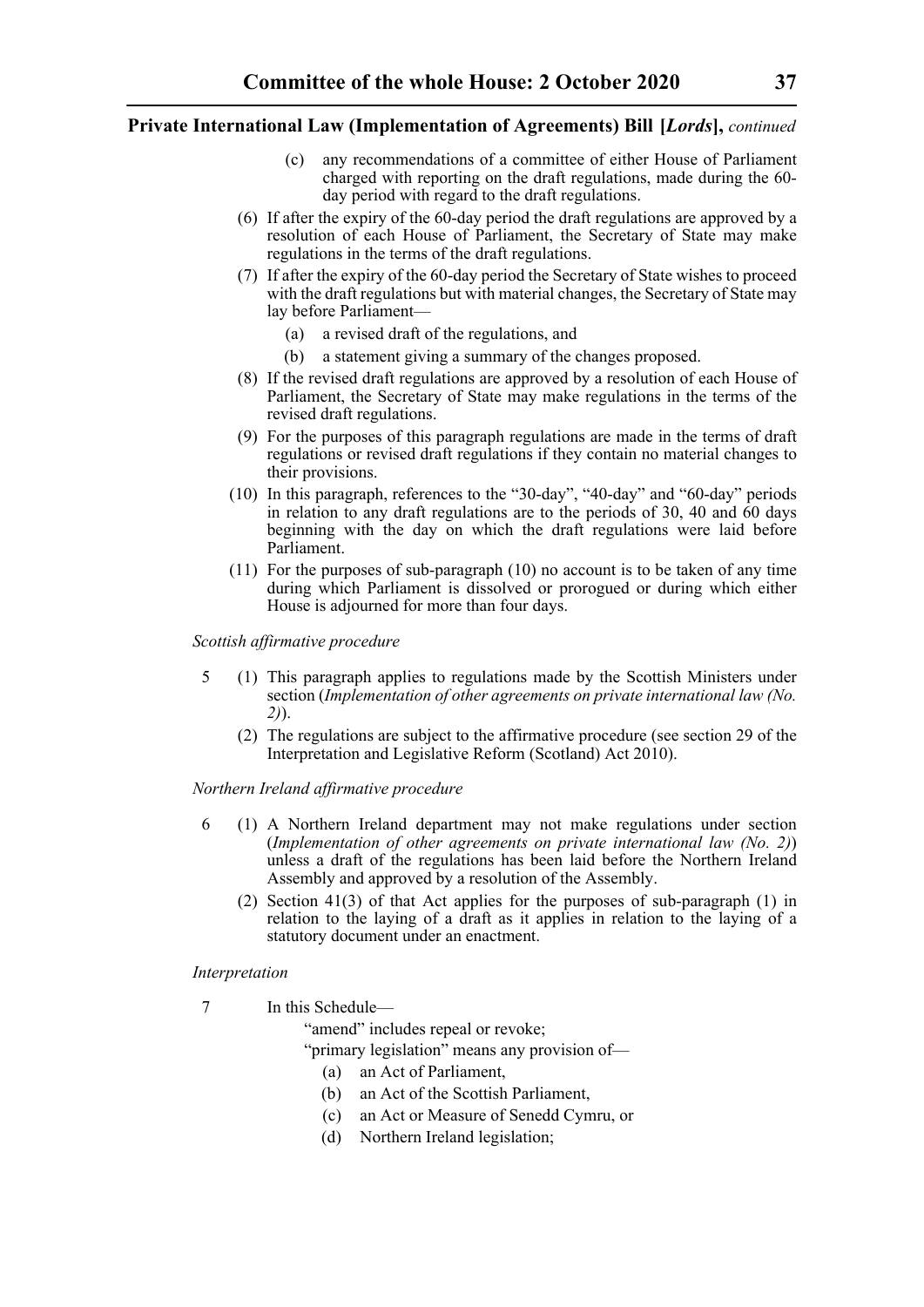"relevant arrangements" has the meaning given in paragraph 3(3);

"relevant international agreement" has the same meaning as in section (*Implementation of other agreements on private international law (No. 2)*)."

## *Member's explanatory statement*

*This new schedule is linked to Amendment (e) to Government NC5 and makes provision for regulations made by the Secretary of State under Government NC5 to be subject to superaffirmative procedure, and for all regulations made under that section by Scottish Ministers or Northern Ireland departments to be subject to the relevant affirmative procedure.*

Alex Chalk

**7**

**8**

**9**

Title, line **1**, at end insert "and to provide for the implementation of other international agreements on private international law." *Member's explanatory statement* 

*This amendment to the long title reflects the change to the Bill made by NC5.*

Mr Jonathan Djanogly Sir Robert Neill

> Title, line **1**, at end add "and the Lugano Convention of 2007;" *Member's explanatory statement This amendment is consequential on either Amendment 1 or on Amendments 2 to 4 and NS1.*

Mr Jonathan Djanogly Sir Robert Neill

> Title, line **1**, at end add "and to provide for the implementation of other international agreements on private international law, subject to certain conditions." *Member's explanatory statement This amendment is consequential on NC1.*

Joanna Cherry

Title, line **1**, at end add "and to provide, subject to a super-affirmative procedure, for the implementation of the Lugano Convention of 2007." *Member's explanatory statement This amendment is consequential on NC2 and NS2.*

#### **10**